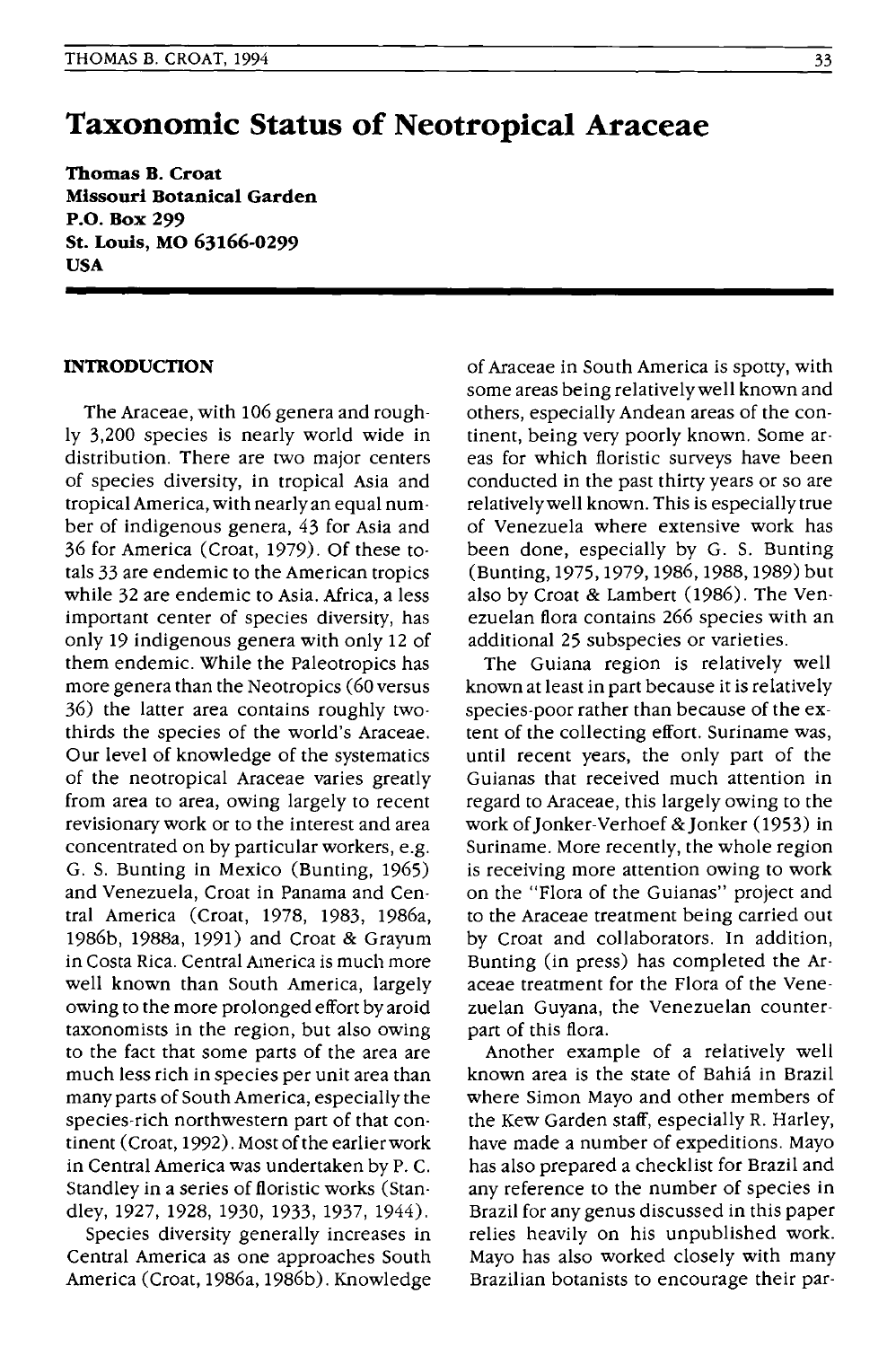ticipation in work with Araceae of Brazil (see *Aroideana* for a discussion of these efforts) .

Parts of southern South America are by now also well known, where floristic treatments for Argentina (Crisci, 1971) and Paraguay (Croat & Mount, 1988) have been completed. In addition, a floristic treatment has been completed for the state of Santa Catarina (Reitz, 1957).

The published Flora of Peru (Macbride, 1936), though falling short of giving an accurate picture of the species count for Peru, does come close to indicating the number of species actually described for Peru, since, except for *Anthurium* sect. *Pachyneurium*  (Croat, 1991), few groups have had many species described from Peru since that publication. A more accurate accounting for the number of species of Araceae in Peru is published in the "Catalogue of the Flowering Plants and Gymnosperms of Peru" (Croat, 1993). Though not a thorough revision of the species occurring in Peru, this list takes into account all species of plants described for Peru as well as all species represented only by identified herbarium specimens which were able to be verified by experts for each family. The checklist contains 210 species of Araceae for Peru but it does not include any unpublished names and many species remain to be described.

While there is no completed Araceae treatment for the flora for Ecuador, a recently published checklist for the Amazonian lowlands (Renner et al., 1990), which lists 92 species of Araceae (a few of them undescribed), gives some indication of the species diversity of that part of Ecuador. Unfortunately the Amazonian lowlands represent one of the most species-poor portions of the country if its area is taken into account, owing to the widespread nature of the species in that zone.

The above-mentioned treatments, though regional in nature, help to give an indication of species diversity on the continent of South America, and any reference to species counts for any genus is based on them.

The lowland Amazon basin is also relatively well known, principally owing to the fact that the species inhabiting the Amazon lowlands are in general wide-ranging, often common species. Despite the presence of a few endemic species near the mouth of the Amazon, e.g. *Philodendron ecordatum*  Schott, the vast Amazonian region lying between the Atlantic coast and the foothills of the Andes has moderately few, mostly Wide-ranging species. Species diversity increases dramatically as one approaches the foothills of the Andes in the west. Species occurring on the lowermost slopes of the Andes tend to range widely in a north-south direction, often from Colombia to Bolivia and thus tend not to be endemic. However, some of the species of this region are currently believed to be endemic. The degree of endemism increases as elevation increases on the slopes of the Andes and as the terrain becomes more dissected with river valleys (Croat, 1994).

To the east of the Amazon basin, especially in the Guiana Highlands and in eastern Brazil, from the state of Bahia south almost to Uruguay, the rate of endemism is much higher. Nearly all the species occurring in this region are endemic to eastern Brazil, and few range into the Amazon basin. For example, five of the eight *Anthurium* species from Santa Catarina are endemic to eastern Brazil, including *A. acutatum* N. E. Br., *A. gaudichaudianum*  Kunth, *A. harrisii* (Grah.) Endl., *A. lacerdae* Reitz, and *A. pilonense* Reitz.

Though many species have been described from eastern Brazil, by early aroid specialists, including Schott, K. Koch, and Engler, based on the early collecting efforts by botanists such as Glaziou, Regel, Riedl, and others, these areas remain poorly known, principally because of the taxonomic complexity in such groups as *Anthurium* section *Urospadix,* which dominates the area. Perhaps the only group of aroids well known in the region are members of the recently revised *Philodendron*  subgenus *Meconostigma* (Mayo, 1991).

The truly temperate parts of the continent are devoid of aroids, and the subtropical portions of the continent, while containing a number of small, frequently en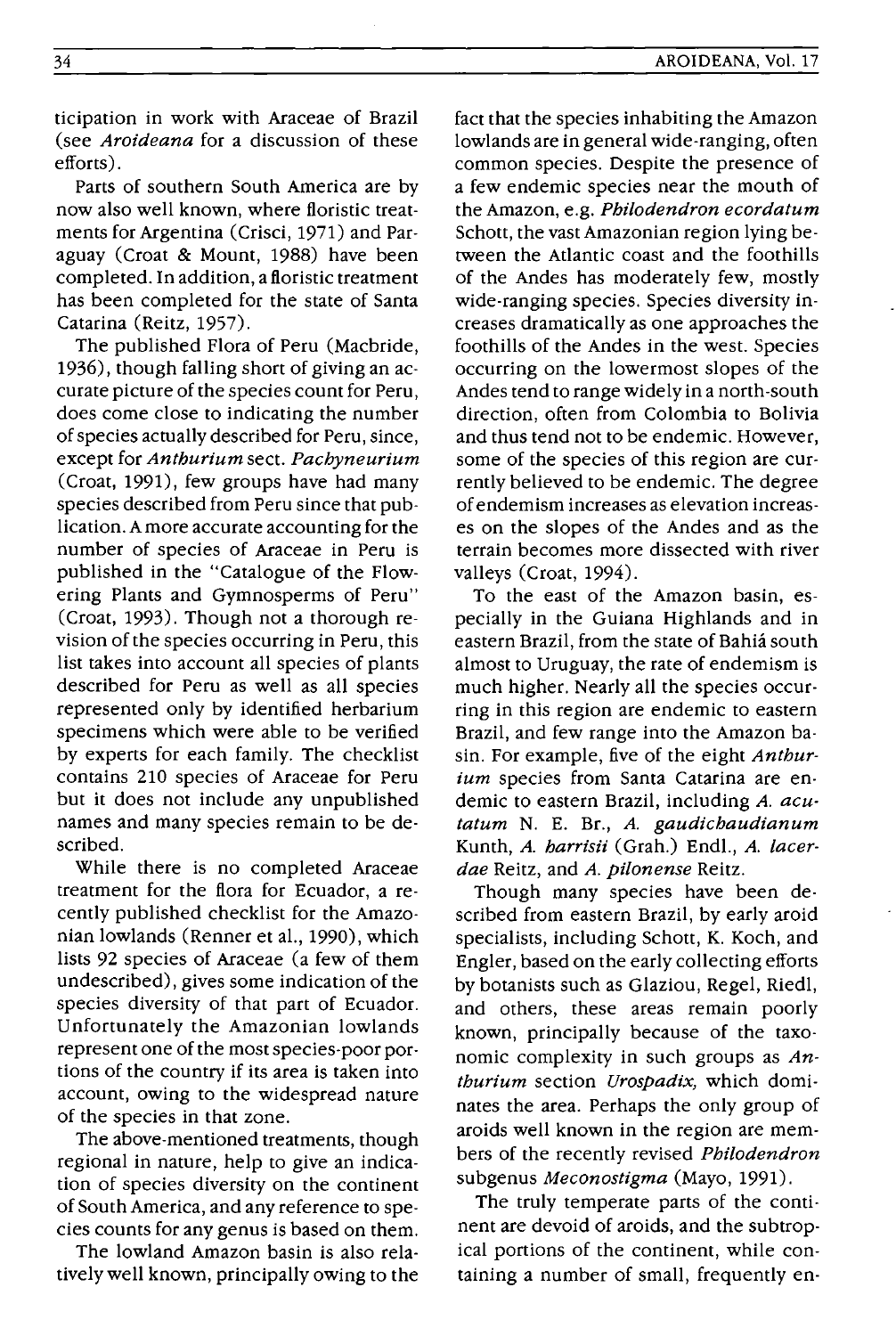demic genera in the tribe Spathicarpeae, are also relatively species-poor.

Species diversity is high throughout the extent of the South American Andes but especially along the northwestern slope extending from Chocó Province in Ecuador, as well as on both the eastern and western slopes in the Andes in the region of the equator and on the eastern slopes of the Andes in Peru. Species diversity is also relatively high in the Cordillera de Merida of western Venezuela, but remarkably less so in the northern part of the Eastern Cordillera of Colombia and on the entire western flank of the Eastern Cordillera in Colombia (Croat, 1992). Species diversity is also relatively low in the Central Cordillera of Colombia. In all cases high species diversity is correlated with high precipitation and with the absence of prolonged dry seasons.

Species richness is greatest between sea level and middle elevations up to about 1,500 meters. While some species may range up to about 3,750 m (Anthurium caucanum Engl.; Colombia: Antioquia: Villa Arteaga, Hodge 7045), diversity drops off dramatically above 2,000 m elevation. Seasonally dry areas, such as the central plateau of eastern Brazil and the lower Amazon basin, are relatively species-poor, as are the generally treeless llanos of Venezuela.

Endemism is also especially high in the Andes of western South America, including the eastern range of the Andes which extends into Venezuela. Endemism is also high in the Guiana Highlands and in parts of North America, especially in Mexico and in lower Central America, in Costa Rica, and Panama. For example, Mexico, with 41 taxa of Anthurium has 26 endemic taxa. Guatemala has only three endemic species. Both Honduras and Nicaragua have a single endemic species each. Costa Rica has 68 taxa with 22 species endemic, and Panama has 150 with 82 species, 55 percent of the total, considered to be endemic.

Because of the high rate of endemism and the very high speciation in many parts of the Andes, our taxonomic knowledge of all but a few areas of the Andes is very poor. Although selected areas of the Colombian Andes, such as the region of Popayan in Cauca Department, the department of Antioquia, and the department of Cundinamarca, especially around Bogota, were well collected in the late Nineteenth Century by collectors such as Lehmann, in time to have their material included in the revisions of both Schott (1860) and Engler (1905), many areas have not been collected until recent times.

Pichincha Province and a few other areas of Pacific coastal Ecuador were well collected by L. Sodiro (1901a, 1901b, 1903a, 1903b, 1905a, 1905b, 1905c, 1906, 1907, 1908) and 257 species (including 281 taxa) were described. Despite this, the region remains poorly known, largely because of the inability to locate and study the widely scattered and poorly documented collections of Sodiro. Some Sodiro specimens are deposited in European herbaria (Croat, 1989), but most collections are deposited in the poorly curated herbarium (QPLS) of the monastery in Quito where Sodiro originally worked. The collections may not be borrowed and the conditions in the herbarium make their study there very difficult (Croat, 1989). Nevertheless, some recent attempts at revisionary work have taken place in Ecuador in Pichincha Province. Floristic surveys of the Araceae have been made of the Reserva ENDESA on the western slopes of Volcán Pichincha. This work, begun by Jimena Rodriguez de Salvador while a student at the Universidad Catolica in Quito, was subsequently augmented by investigations of my own, and is nearing completion and is expected to be published in 1995. The paper will be entitled Anthurium of Reserva ENDESA (Pichincha Province, Ecuador).

Other Andean regions are being studied on a local basis. With the assistance of Jeff Lake of Grinnell College I have completed a revision of the Araceae for the Flora of La Planada, a natural history reserve in Nariño. This revision is also expected to be published soon.

With the assistance of another student, Dorothy Bay, I am also working on a revision of the Araceae of Bajo Calima. This flora is an exceptionally rich one with many new species, and despite about six separate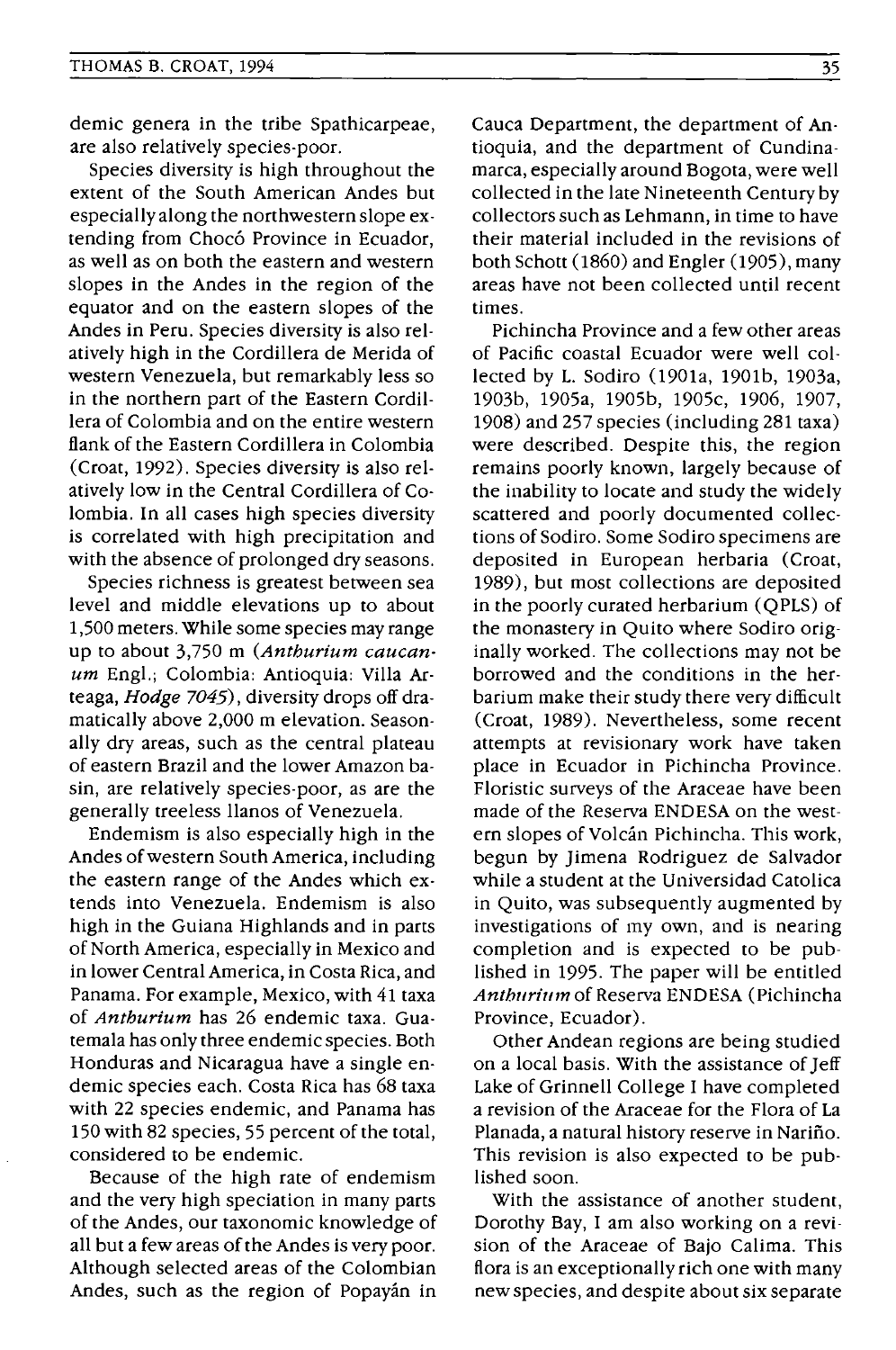collecting trips made to this region over the past ten years it remains still poorly known. Bay will work on the flora as a part of a Ph.D. dissertation at St. Louis University. The project is expected to take three additional years to complete.

This has been a general overview of the distribution of the neotropical Araceae. The remainder of this paper will deal individually with different genera to discuss the general level of knowledge of each genus, the predicted number of species in each genus, and what is currently known of their phytogeography. A review of the ecology and life forms of the genera is summarized in Croat (1988a).

Discussions of the suprageneric placement of the genera to follow are based on the latest system of classification, an as yet unpublished work by S. Mayo, ). Bogner, and P. Boyce (in prep.). This work reflects many of the ideas expressed by M. Grayum (1984, 1990) and by Bogner & Nicolson (1991). It also takes into account unpublished molecular work by French et al. (in press) on chloroplast DNA and an extensive cladistic analysis of the family by Mavo et al. (in prep.). Thus, though perhaps not the final word on the suprageneric classification of the family, it constitutes a consensus of modern thinking on the classification of the Araceae. For a discussion of all but the most recent revision, including that of Hotta (1970) see Croat, 1990.

In order to avoid confusion with names used in earlier works brief mention should be made of the major conclusions reached in the work being prepared by Mayo, Bogner & Boyce. These are as follows: the family has been divided into two major groups, the Protoaroids consisting of subfamilies Gymnostachyoideae and Orontioideae and the True Araceae, consisting of subfamilies Calloideae, Pothoideae, Monsteroideae, Lasioideae, and Aroideae. The most significant change with earlier systems as outlined in Croat (1990) is that all genera with unisexual flowers (previously incorporated variously in Colocasioideae, Philodendroideae, and Aroideae) are now included in Aroideae. For further details, one must await the publication of the book, currently scheduled at Kew during fiscal year 1994.

#### *ALLOSCHEMONE*

This genus with two species in tribe Monstereae is a hemiepiphytic appressed climber endemic to the western Amazon basin in Brazil and Bolivia. Its placement has been somewhat controversial. Madison (1976) considered it to be a member of the genus *Scindapsus,* otherwise known only from the Old World tropics but later reestablished it as a distinct genus (Madison, 1977). It was also treated as a distinct genus by Grayum (1990) and Bogner & Nicolson (1991). *Alloschemone occidentalis* (Poeppig) Engl. & K. Krause is still poorly collected and is known only from a few localities (Croat, 1985b). It has been collected on the Rio Solimoes at Tefe, on the Rio Madeira at Humayta, along the Rio Marie, a tributary of the Rio Negro, on the Rio )apura near Maraa the Department of Pando, province of Frederico Roman along the Rio Negro.

The genus is still poorly known in many respects and living material should be acquired for additional study.

#### *ANAPHYLLOPSIS*

This lasioid genus (tribe Lasieae; subtribe Dracontiinae) of three terrestrial, rhizomatous species is endemic to northern Brazil (Pará) and the Guianas. One of the three species, *A. americana* (Engl.) A. Hay from French Guiana and Surinam, had long been considered a *Cyrtosperma,* but Hay (1988) found that it differs from Asian members of *Cyrtosperma* by having fenestrate leaf blades, as well as both prophylls and cataphylls on the rhizome. In addition to placing this species into the new genus *Anaphyllopsis,* he described two new species, *A. pinnata* A. Hay, from the upper Rio Negro in Amazonas State of Brazil, and *A. cururuana* A. Hay, from the upper Rio Tapajos along the Rio Cururu in Para State of Brazil.

None of the species are particularly well known and the two most recently described are known only from a single collection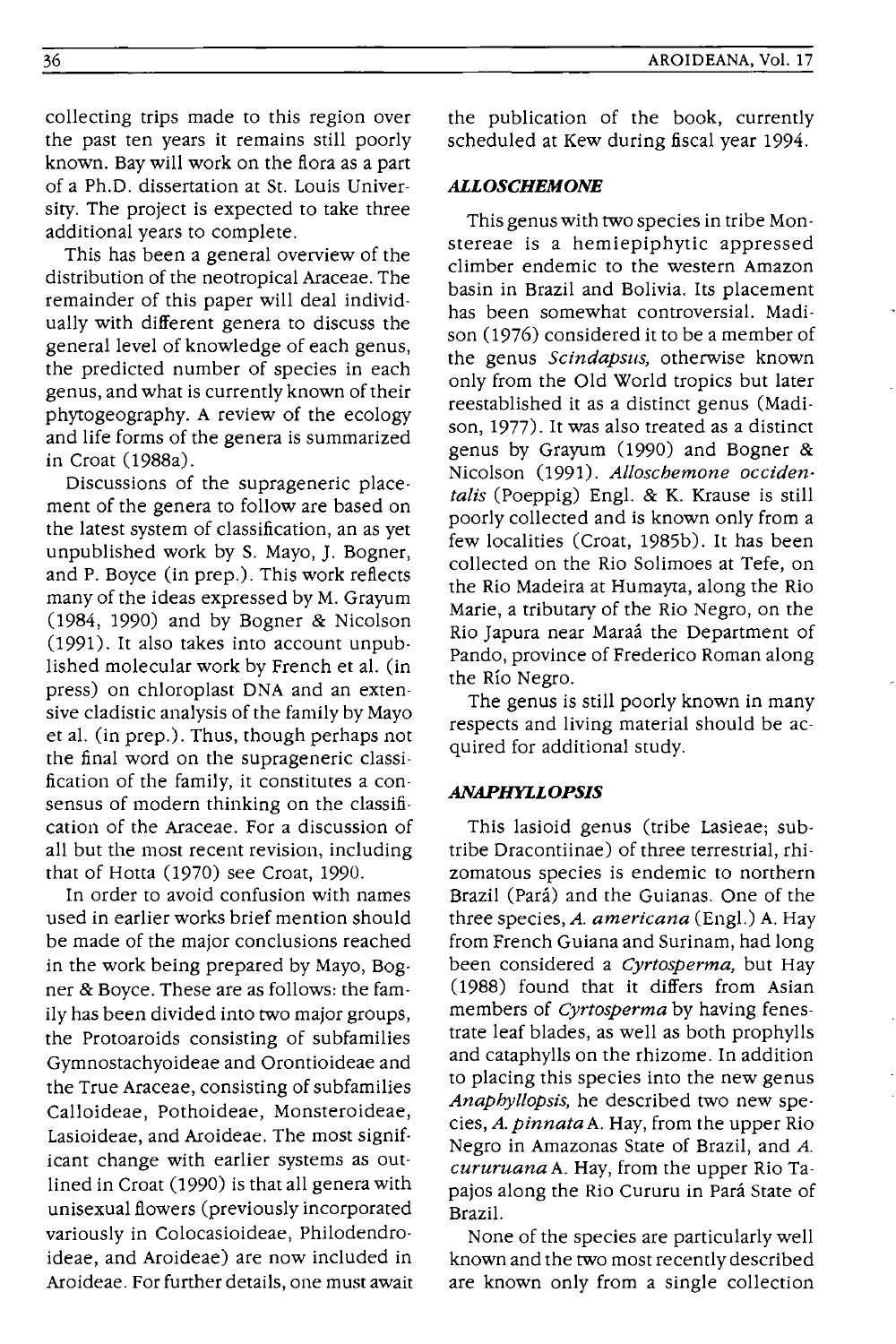each. Certainly more collections should be made to determine the true nature of morphological variability and geographical range.

Two other species previously thought to belong to *Cyrtosperma,* C. *wurdackii* Bunting and C. *spruceanum* (Schott) Engl., were placed by Hay (1988) in *Urospatha*  and *Dracontium,* respectively. Thus, *Cyrtosperma* is eliminated as a neotropical genus and is restricted to the Asian tropics.

## *ANTHURIUM*

There is now agreement as to the placement of *Anthurium* in tribe Anthurieae in subfamily Pothoideae.

The genus *Anthurium* is the largest genus in the family with an estimated 1,000 species. Admittedly, the margin of error in counting the number of species in this genus is great. Indeed, the margin of error in estimating the number of species existing for *Anthurium* and *Philodendron,* the two largest genera in the family, is greater than the total number of all other species in all other neotropical genera combined. While the number of species of *Anthurium* in Central America (221 spp.) and some parts of South America, e.g. Venezuela (68 species including seven varieties or subspecies), the Guianas, the Amazon basin, and Paraguay, is well known, other areas, especially eastern Brazil and the Andean region of western South America are doubtful. Mayo has produced a checklist for Brazil containing a total of about 100 species, eight of which are new to science. Still, owing to the taxonomic uncertainty of many species of section *Urospadix,* a complex group of species which are difficult to separate, the total is likely to be higher than that projected by Mayo.

It is in the Andean region of the continent where specific counts of species are most difficult to obtain. While a few areas, notably, the departments of Antioquia and Cundinamarca as well as the region of Popayán in the department of Cauca, have had many species described and probably even have a number of species (especially at the higher elevations) which must be placed

in synonymy, many regions were poorly collected prior to Schott's or Engler's revisions, and thus have few species described. Interestingly, these same areas, notably those along the Pacific slope of western Colombia, probably are the most species-rich. For this reason, substantial numbers of new species exist. In some areas which have now been well collected, such as the region of the lower Calima River basin, a region commonly referred to as "Bajo Calima," the majority of species appear to be new to science. The region is largely a transition zone between *Tropical wetforestand Tropicalforestand* has yielded, so far, 133 species including 63 species of *Anthurium* and 40 species of *Philodendron,* with only a few species yet to be determined and most appearing to be new to science. The Pacific slope also appears to have a high rate of endemism, especially between different life zones and at different elevations. For example, in the department of Narino, three study sites, all located relatively near one another and all located within a *Premontane forest* life zone (according to the Colombian life zone map), contained relatively few species which were shared between sites (Croat, 1992).

Probably regions of *Tropical forest,* which are restricted to northwestern South America, will prove to be the most species-rich of all. Some parts of this life zone, especiallythe area south of Quibd6, have been relatively well collected, but the material has not yet been analyzed for a determination of its species diversity.

The situation in Ecuador is even more complex regarding exact numbers of species, especially in Carchi and Esmeraldas Provinces in northwestern Ecuador. Much of Ecuador is probably as rich per unit area as the Pacific slope of Colombia. Both slopes of the Andes in Central Ecuador in Imbabura, Pichincha, Los Rios and Cotopaxi, Bolivar, Tungurahua, Chimborazo and Cañar, especially at middle elevations on the Pacific slope and at all but the higher elevations on the Amazonian slope, are rich in species. The same is true of the Amazonian slopes of Loja and in the principally lowland provinces of the so called "Oriente,"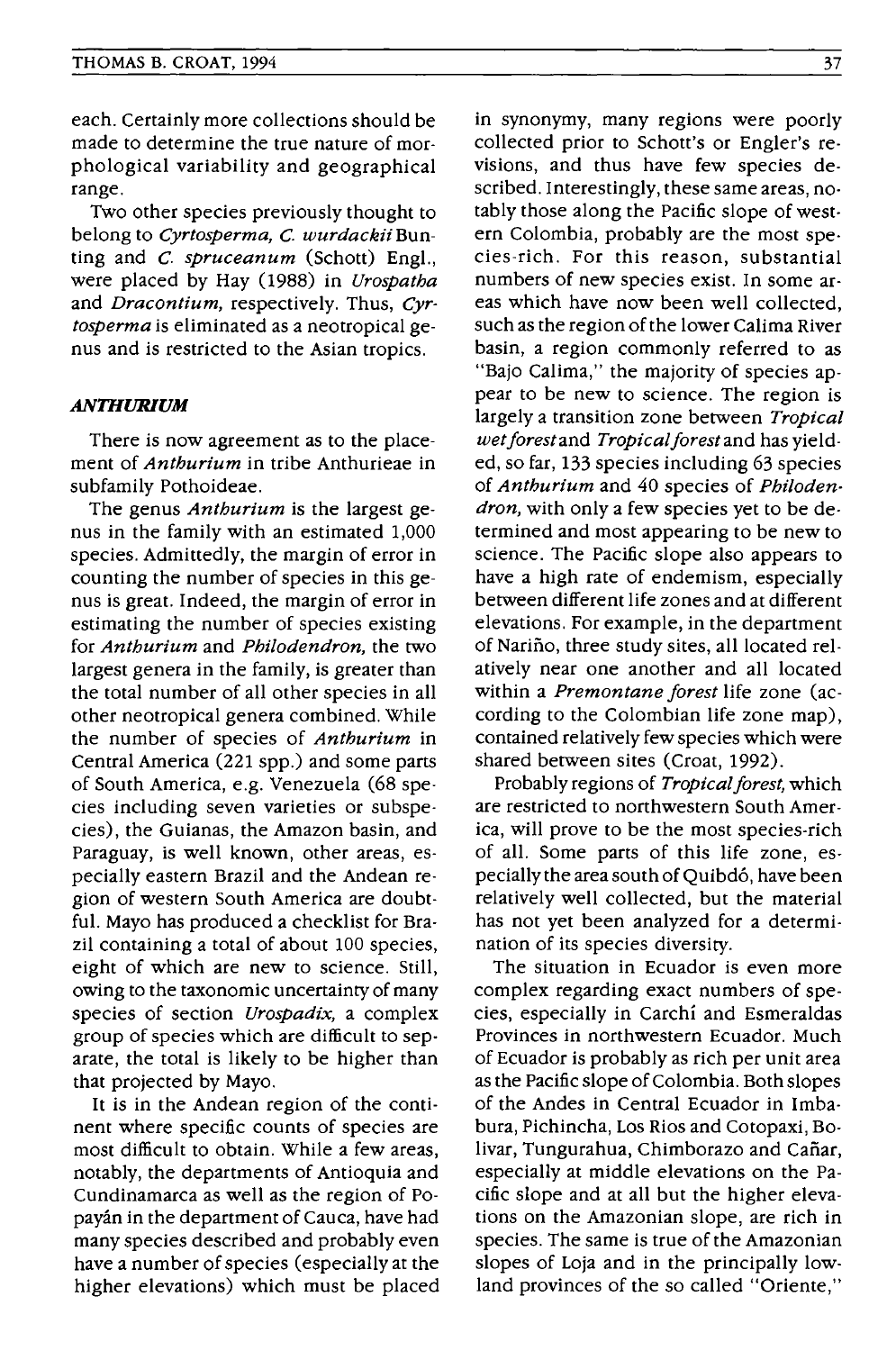Sucumbios, Napo, Pastaza, Morona-Santiago, and Zamora-Chinchipe. Renner et al. (1990) report 32 species for this region but the actual number is certainly much higher. Much of the middle elevations of the northeastern slopes of the Andes as well as the southeastern slopes remain unexplored. Recent surveys of the Cordillera del Condor, along the Peruvian border, indicates a high rate of endemism. The same is true of the Serrania de Cutucú further to the north.

The Amazonian lowlands, though containing some new species, have mostly rather wide-ranging species in common with other areas of the Amazon basin. An example of the area, now reasonably well collected is that of Jatun Sacha which has a flora of at least 50 species, including 25 species of *Anthurium.* Of this total only three species are believed to be endemic to Ecuador.

In contrast to the remainder of Ecuador, the Pacific lowlands of western Ecuador south of Esmeraldas are either mostly deforested or seasonally dry and contain relatively few aroid species. This is particularly true of the southwestern part of the country in El Oro and Loja.

The region of northwestern Peru, like that of southeastern Ecuador is relatively dry with a depauperate aroid flora. Species diversity is substantially greater in the mountains of northern Peru in the state of Amazonas, but the region has yet to be well collected. Most collections existing are the result of University of California anthropologist Brent Berlin and his workers who collected in the region of the Rio Cenepa and the Rio Santiago. This area is home to the rare and poorly collected genus *Filarum.* The drier highland regions of Peru are relatively poor in species. One particularly variable species ranging throughout the highlands from southern Peru to Central Ecuador is *A. dombeyanum* Brongn. ex Schott. The middle elevations are particularly rich in members of *Anthurium* sect. *Pachyneurium* (see discussion of this section below).

The entire Pacific coastal region of Peru, much like the southwestern part of Ecuador is arid, indeed too arid for many aroid species to occur. The same is essentially true for the intermountain valleys in Central Peru. Only in the foothills of the Andes on the eastern slopes do any significant number of species occur but species diversity here does not come close to matching that in Ecuador. The species occurring there, including *A. breviscapum* Schott, also tend to be much more widespread but there are also significant centers of species richness and endemism such as the areas around Tingo Maria in Huanuco Department and at Tarapoto in San Martin Department.

The species distribution in the Amazon lowlands of Peru mirrors that in the lowlands of Ecuador, tending to be wide-ranging species, many of which also enter Brazil. Examples include *Anthurium atropurpureum* R. Schultes & Maguire, *A. ox ycarpum* Poeppig, *A. lore tense* Croat, and *A. rubrinervium* (Link) G. Don.

The Flora of Peru (Macbride, 1936) is of relatively little value. The treatment contains 55 species of *Anthurium,* with eleven names being synonyms of other species treated and an additional two names of plants which do not occur in Peru. The remaining names are probably correct, but may represent as few as one-third of the species in the country. The up to date checklist for Peru (Croat, 1993) has 76 taxa but many remain to be described.

Bolivia is relatively poor in *Anthurium*  species but has a significant number of endemic species. No aroids occur in the dry eastern portion of the country, but a number of species of *Anthurium* occur in the relatively humid intermountain valleys beginning in Nor Yungas east of La Paz and extending to the lowlands of Beni and to a lesser extent to the east in Cochabamba.

Paraguay has a depauperate aroid flora with only 16 species, including two species of *Anthurium.* Argentina has 17 species, including only one *Anthurium, A. paraguayense* Engl. That species ranges north to Bolivia and southern Brazil. Uruguay and Chile have no *Anthurium* (indeed Chile has only the pantropical genus *Pistia)* and Uruguay has only four species in three genera). In contrast to the northern hemisphere where several genera, including *Ar-*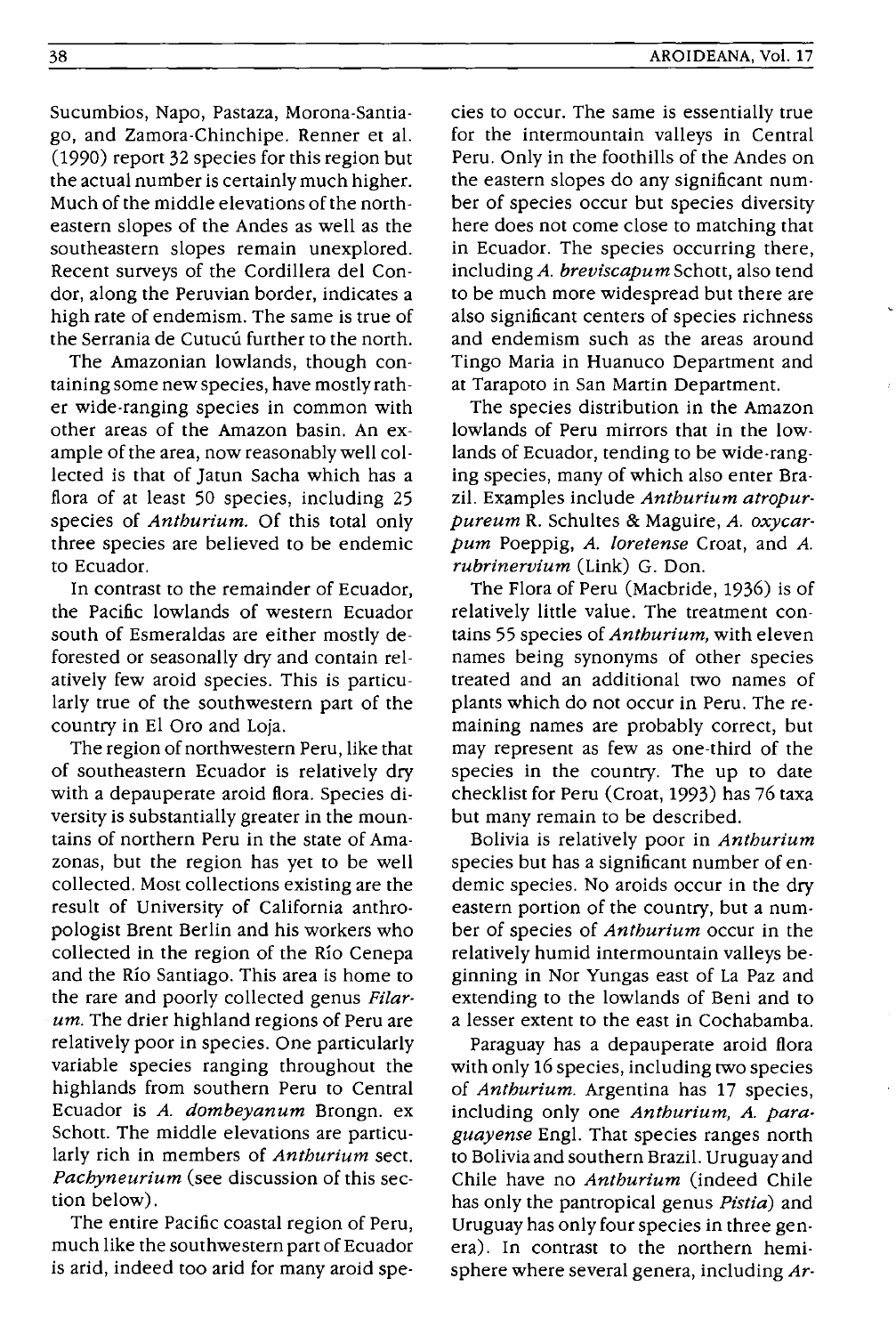*isaema, Calla,* and *Lysichiton,* range well north of 45 degrees latitude, few Araceae range very far into temperate South America. The southernmost is *Pistia,* found at 35 degrees latitude in the basin of the Rio de la Plata near Buenos Aires.

Sections of genus *Anthurium* are not equally distributed. The sectional classification discussed here, somewhat modified from that of either Schott (1860) or Engler (1906) is outlined by Croat & Sheffer (1983).

Some sections, such as section *Pachyneurium,* are widespread, ranging throughout most of the range of the genus, with the exception of the wettest part of the range, such as in northwestern Colombia. Most members of the section, especially series *Pachyneurium,* are most common in areas of seasonally dry forest. The center of diversity for sect. *Pachyneurium* is in Ecuador, where 36 species occur, and in Peru with 28 species. These countries are also the centers of endemism with 23 and 13 species respectively. Central America is a second center of diversity for sect. *Pachyneurium,* especially Costa Rica and Panama, with 23 and 22 species (seven and five species endemic) respectively (Croat, 1991). A portion of this section, including all the cordate species, is restricted to Costa Rica and Panama. Another group, series *Muitinervia,* is nearly restricted to Ecuador with only a few outlying species occurring in Colombia *(A. carchiense* Croat, *A. napaeum* Engl., and *A. narinoense* Croat) or Peru (A. soukupii Croat and A. ottonis K. Krause).

Section *Calomystrium* is also widespread, but with the vast majority of its species occurring between Costa Rica, Venezuela, and Peru, especially at middle elevations on both slopes of the Andes. A significant percentage of the species, perhaps as much as 50 percent is new to science. The percentages of new species are particularly high in Panama, with 15 of 18 species in the section new to science (Croat, 1986b). The percentages in South America, especially in Colombia where the diversity is greatest, could be as high or higher.

Section *Porphyrochitonium* has a range similar to that of sect. *Calomystrium* and is well represented in Panama with 50 species but has an even greater concentration in northwestern South America, especially in the wettest forest types at lower elevations. It is particularly well represented in *Tropical forest* and *Tropical Premontane forest*  in Chocó Department of Colombia. For example, 27 species are already known from one small area at Bajo Calima near Buenaventura in the Department of Valle, in transitional zone between *Tropical wet*  and *Pluvial forest.* 

Relatively few species in the section occur in the Amazon basin. Most of the species in the group are new to science. Because of their generally similar appearance, the species are easily overlooked or even mixed up by collectors. Probably no section has such a high percentage of species new to science, perhaps owing to their inconspicuous nature (by aroid standards). For example, in Panama, 39 taxa (of a total of 80 new taxa described) are members of sect. *Porphyrochitonium.* The greatest concentration of section *Porphyrochitonium* is on the Pacific coast of Colombia, most appear to be endemic and undescribed. Schott (1860) described only one member of the section, *A. scherzerianum,* and Engler (1906) described only 17 additional species while Sodiro (1901a, 1901b, 1902, 1903a, 1903b, 1904, 1905a, 1905b, 1906, 1907, 1908) described only 12 species. Though most of the species of section *Porphyrochitonium* described by Engler were included in his section *Urospadix,* a few were included in other sections, including *Tetraspermill1n (A. margaricarpllm* Sodiro) and in *Xialophyllium (A. angosturense*  Engl., *A. filiforme* Engl., and *A. tenuinerve* Sodiro). A few species placed in sect. *Porphyrochitonium* in the Central American revision of *Anthurium* are now believed to be aberrant members of sect. *Calomystrium.* This group of species occur in or along streams and has mostly slender leaves which are not noticeably punctate on the lower surfaces. The group consists of *A. amnicola* Dressler, *A. antioquiense* Engl., *A. antropbyoides* Killip, *A. rupicola* Croat, *A. sytsmae* Croat, and *A. werJlii* ined. Croat sp. nov. Because of their short internodes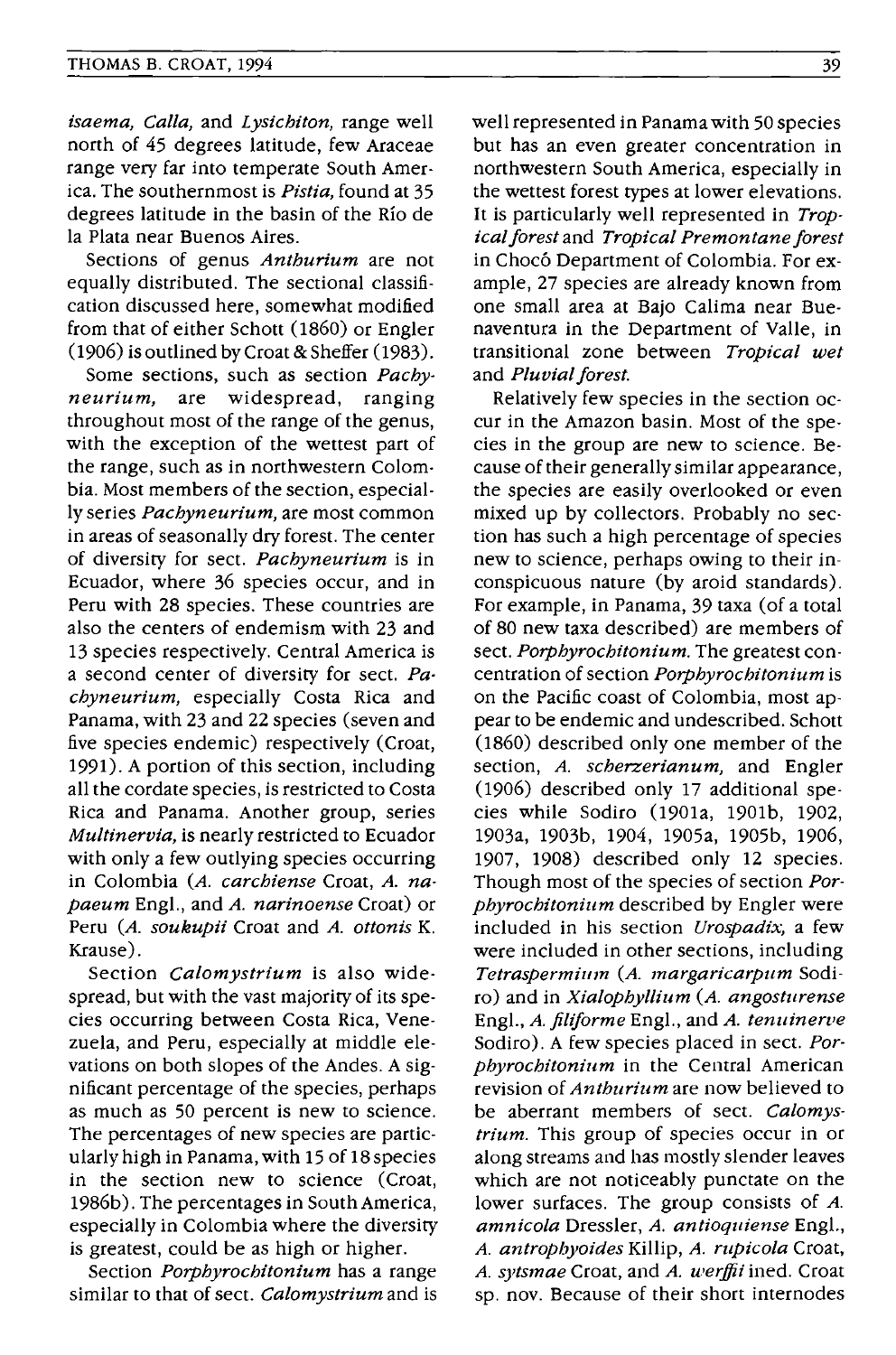and slender leaves they were confused with sect. *Porphyrochitonium* but breeding studies have shown that they do not interbreed with other members of that section but instead breed readily with sect. *Calomystrium* and are believed to be specially adapted members of that group. Perhaps they independently evolved slender leaves which survive much easier in rapidly moving water.

Section *Digitinervium* is a small group with leathery, pli-veined, glandular-punctate leaf blades and scalariform venation. It ranges from Costa Rica to Venezuela and Peru, particularly at middle to high elevations. The section is centered in the mountains of Ecuador, and most species were described by Sodiro (loc. cit.). Only a few species exist in this section and relatively few of them are believed to be new to science.

Section *Cardiolonchium* is also heavily concentrated in the Andean region at low to middle elevations, especially on the western slopes of the Andes. A few species occur in the lower part of Central America and one species, *A. costatum* K. Koch & Bouché occurs in the coastal range of northern Venezuela. One species, *A. rubrinervium* (Link) Don (probably to include both *A. polyrrhizum* K. Koch & Augustin and *A. alienatum* Schott) is widespread in the Amazon basin, ranging from lowland Ecuador and Peru to the Guianas. Section *Cardiolonchium,* with frequently velvety, often discolored leaf blades, was represented among the earliest introductions into European glasshouses. Many species are narrowly restricted and now rare. Most have probably already been described but a few new species remain.

Despite having velvety leaves, a few Mexican species appear to be unrelated to Section *Cardiolonchium.* They include *A. clarinervium* Matuda, *A. lezamae* Matuda, and *A. leuconeurum* Lem. These species will hybridize with other Mexican species including species in unrelated groups such as *A. pedatoradiatum* Schott but not with *Cardiolonchium* species in other areas. This again points out the isolated nature of the Mexican species of *Anthurium.* Indeed, Central American species of *Anthurium* in general are not closely related to those of South America. For example, of the 221 Central American species, only two, *A. scandens* (Aublet) Engl. and *A. gracile*  (Rudge) Schott, are truly wide-ranging, i.e. from Mexico to Brazil. While quite a large number enter northern Colombia, or barely enter Panama from South America, only ten additional species from Middle America enter into non-Colombian portions of South America (Croat, 1986a).

Another example pointing out the isolated nature of Central America is the breeding behavior of *Anthurium* sect. *Pachyneurium.* While Central and South American species respectively will readily interbreed within their own group, few Central American species will cross with South American species (Croat, 1991).

In contrast to those groups mentioned above, which have the majority of their species in the Andean regions, section *Urospadix* is almost exclusively known from eastern South America and is most heavily concentrated on slopes of the eroded plateau of central and southern Brazil. Here it clearly represents the most dominant group of Araceae. Mayo reports approximately 60 species of sect. *Urospadix,* and there are numerous new species in the region. Some members of the section range as far north as the Guiana Highlands, and at least one member believed to be in the group, *A. lilacinum* Bunting, even occurs in the Cordillera de la Costa in northern Venezuela.

Another unique section, *Chamaerepium,* represented only by *A. radicans* K. Koch & Haage, is restricted to eastern Brazil. Though now represented in cultivated collections in many places, it is apparently rare in the wild.

Few groups of *Anthurium* are restricted to Central America, but one as yet unnamed group possibly deserving sectional status, represented by plants with cordate, glandular-punctate blades, is restricted to Mesoamerica and centered in Mexico. Examples include *A. lucidum* Standley ex Yuncker, *A. chiapasense* Standley, and *A. verapazense* Engl. This group, as well as many other endemic Mexican species, ap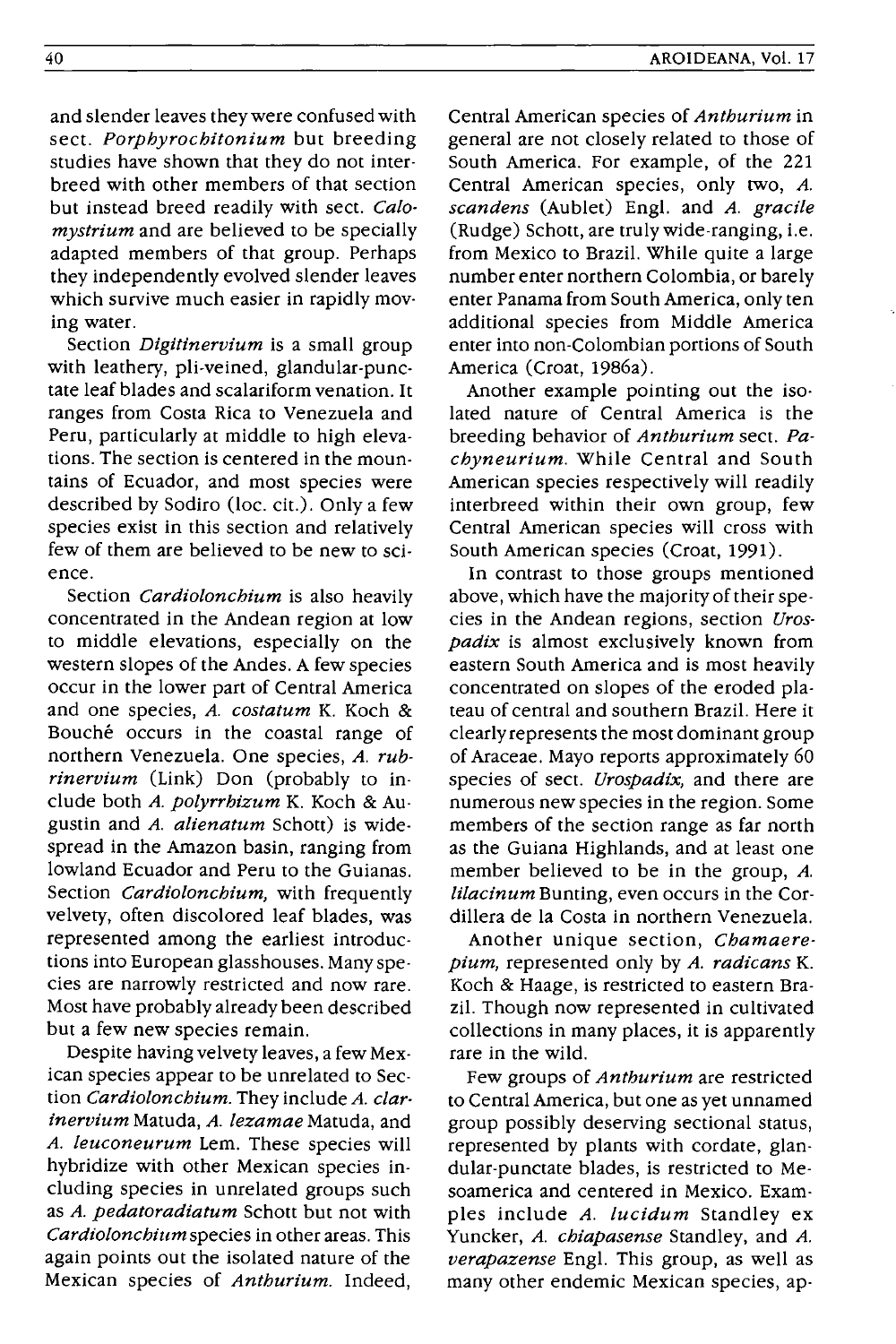pears to share little in common with other species from other parts of Central America. The *Anthurium* flora of Costa Rica and Panama, though also highly endemic, at least shows signs of relationships with species from South America. Most of these species occur in groups which are much better represented in the Andes of South America.

The section *Polyphyllium,* consisting of two scandent species, *A. flexile* Schott and *A. clidemioides* Standley, is also restricted to Central America. The group is distinguished by having several internodes between successive flowering internodes and in having roots produced along the internodes (Croat & Baker, 1978).

Another largely Central American group is section *Schizoplacium.* This small group, with deeply palmately lobed leaves, is known primarily from Mexico, the West Indies (represented there by *A. palmatum* [L.] Don) and northern Venezuela (represented by *A. longissimum* Pittier).

The section *Semaeophyllium* (deeply trilobed blades) is concentrated in southern Central America and in the Andean portion of northern South America. Despite previous work by Madison (1978), the group has a number of new species, especially in South America. A new revision of the section is currently being carried out.

Section *Xialophyllium* is an unnatural group (Croat & Sheffer, 1983) with at least two elements. One group, with thin, bullate leaves or at least prominently raised tertiary veins, is represented by such species as *A. microspadix* Schott, *A. columbianum* Engl., and *A. myosuroides* (Kunth) Endl. Another group, with more coriaceous, smooth leaves is represented by such species as *A. mindense* Sodiro, *A. sarmentosa* Engl., and *A. popayanense* Engl. Section *Xialophyllium* is primarily Andean but ranges from Mexico to Bolivia with the greatest concentration at middle to high elevations in the Andes of Colombia, Ecuador, and Peru. This group probably contains a number of new species.

Other primarily Andean groups are sections *Polyneurium* and *Belolonchium.* Section *Polyneurium* ranges from Nicaragua to the mountains of western Venezuela and Peru, with greatest concentrations of species in the Andes of Colombia and Ecuador. This group probably includes many new species. It almost certainly includes two disparate groups which will have to be recognized, one represented by *A. cuspidatum* Master and its allies and the other *A. panduriforme* Schott and *A. corrugatum*  Sodiro.

Section *Belolonchium sensu* Schott is almost exclusively Andean, occurring primarily in cloud forests at higher elevations and characterized by the widespread *A. pulchrum* Engl. which usually is the dominant species at elevations above 1,000 m in many parts of Ecuador and Colombia. The section also ranges into western Venezuela (e.g. *A. berryi* Bunting, *A. betanianum* Croat, *A. ginesii* Croat, *A. nubicola* Bunting, and *A. signatum* K. Koch & Mathieu). Engler's circumscription of section *Belolonchium* was much broader and included many species which occur at lower elevations, even at sea level.

Section *Tetraspermium* is widespread, owing to two species, namely *A. scandens*  (Aublet) Eng!. and *A. trinerve* Miq., but a number of mostly Andean species remain undescribed. Most species range from very dry areas, such as *Tropical dry forest (A. pohlii* Eng!.) to *Tropical moist forest,* but a few species, such as *A. scandens* ssp. *pusillum* Sheffer and *A. lacinosum* Sodiro, range into *Premontane wet forest* and *Premontane rain forest.* 

Another small but widespread section is *Dactylophyllium,* a group with palmately compound blades. It ranges throughout most of the range of the genus (except in Paraguay and Argentina) and is most abundant in regions of *Tropical moist forest*. The section is most diverse in eastern South America and in the Amazon basin. It is represented by such species as *A. eminens*  Schott, *A. 'pentaphyllum* (Aublet) Don and *A. clavigerum* Poeppig. A few species from eastern South America may be new to science.

A well known but insignificant group is *Leptanthurium.* It is represented by *A. gracile* (Rudge) Schott, one of the most widespread species in the genus. This is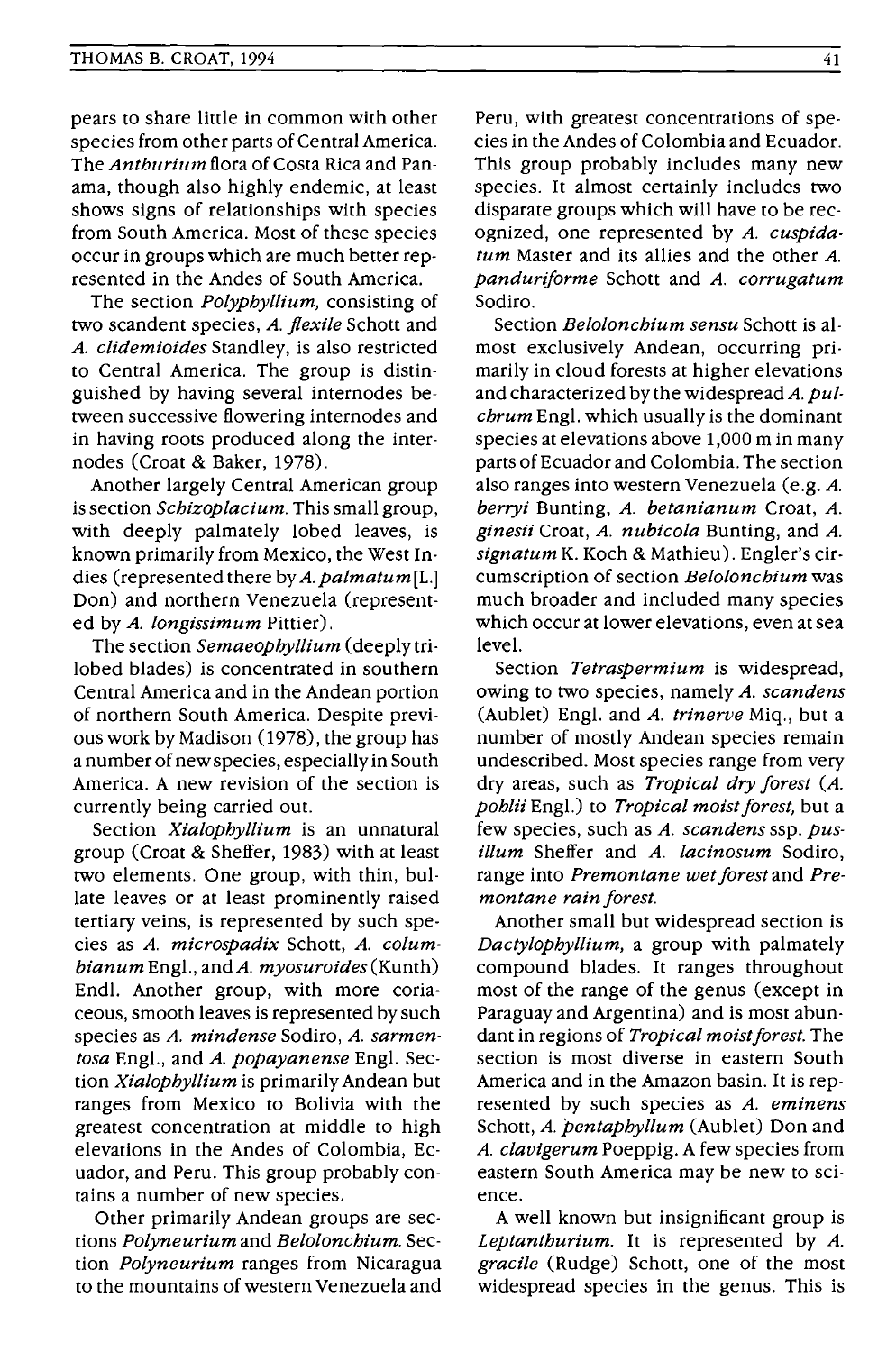the only *Anthurium* species with a chromosome base number of 10 and is believed to be unrelated to any described and the section is not closely related to any other section. A few additional undescribed Andean species probably also belong here, but their chromosomes have not yet been studied.

Two monotypic sections are very geographically isolated. Section *Chamaerepium* with a single species, *A. radicans*  Koch & Haage occurs in eastern Brazil while *A. gymnopus* Griseb. in section *Gymnopodium* is endemic to Cuba. Neither group appears to have any close relatives.

A large number of *Anthurium* species remain unclassified as to section. Species involved mostly consist of larger cordateleaved species which clearly do not belong in any of the other described cordate groups, e. g. *Cardiolonchium, Calomystrium, Polyneurium,* or *Belolonchium.* Probably several small sections will have to be created to accommodate them. Engler placed most of such species known to him in section *Belolonchium.* Another somewhat smaller group which does not fit into any recognized section includes more or less oblong to lanceolate-leaved plants lacking glandular punctations, e.g. *A. michelii* Guillaumin. Both groups contain new species.

Future work on *Anthurium* must concentrate in two areas: the Andean countries, especially Colombia, Ecuador, and Peru as well as in eastern Brazil. The problems in these two areas are very different. In eastern Brazil the majority of the species have been described but are still poorly defined and little understood. They are very similar to one another, and the type localities are very much degraded. Some species may be lost altogether.

In the Andes of western South America species diversity is much higher, and there are many undescribed or poorly known species. A great deal of time and space will be needed just to sort out the specimens to determine how many species there are.

#### *ASTEROSTIGMA*

This is a genus of terrestrial, tuberous herbs in tribe Spathicarpeae of subfamily Aroideae, occurring usually as understory plants, from near sea level to 2,300 meters.

The genus *Asterostigma* consists of only six species, all but a few of them rather poorly known. Those in the Andes, such as *A. integrifolium* Madison and *A. pavonii*  Schott, occur in cool mountain valleys, often on steep slopes. Only the latter occurs in Peru. *Asterostigma riedelianum* (Schott) Kuntze is endemic to the state of Bahia in eastern Brazil, while *A. tweedianum* Schott is endemic to Santa Catarina in southeastern Brazil. *Asterostigma luschnathianum*  Schott is known from Minas Gerais and Rio de Janiero states, and *A. lividum* (Lodd.) Engl. is the most widespread species, ranging from Minas Gerais to Rio Grande do SuI.

Collecting *Asterostigma* poses no particular problem, although they are not common, and few species have been well col· lected. Recollections are necessary, especially of the Brazilian species to reconfirm Engler's treatment.

Another problem with *Asterostigma* concerns the name *A. cubense* (A. Rich.) K. Krause ex Bogner, purportedly from Cuba (Bogner, 1969). The species is related to A. riedelianum (J. Bogner, pers. comm.). This name is based on a mixed collection with *Xanthosoma cubense* (Schott) Engl. Although *Asterostigma* has never been collected in Cuba and is probably restricted to southern South America, the true nature of *A. cllbense* has, in my opinion, never been determined.

#### *BOGNERA*

This monotypic genus (tribe Dieffenbachieae), represented by *B. recondita* (Madison) Mayo & Nicolson, is known only from the western part of the state of Amazonas on the Rio Javari. Madison (1980) initially described it as a species of *Ulearum.* Since it is in cultivation at the Munich Botanical Garden and elsewhere, it is now quite well known. It is very similar to Dieffenbachieae, according to J. Bogner (pers. comm.). The tribe Dieffenbachieae is placed in the *Dielfenbachia* Alliance in subfamily Aroideae. Little remains to be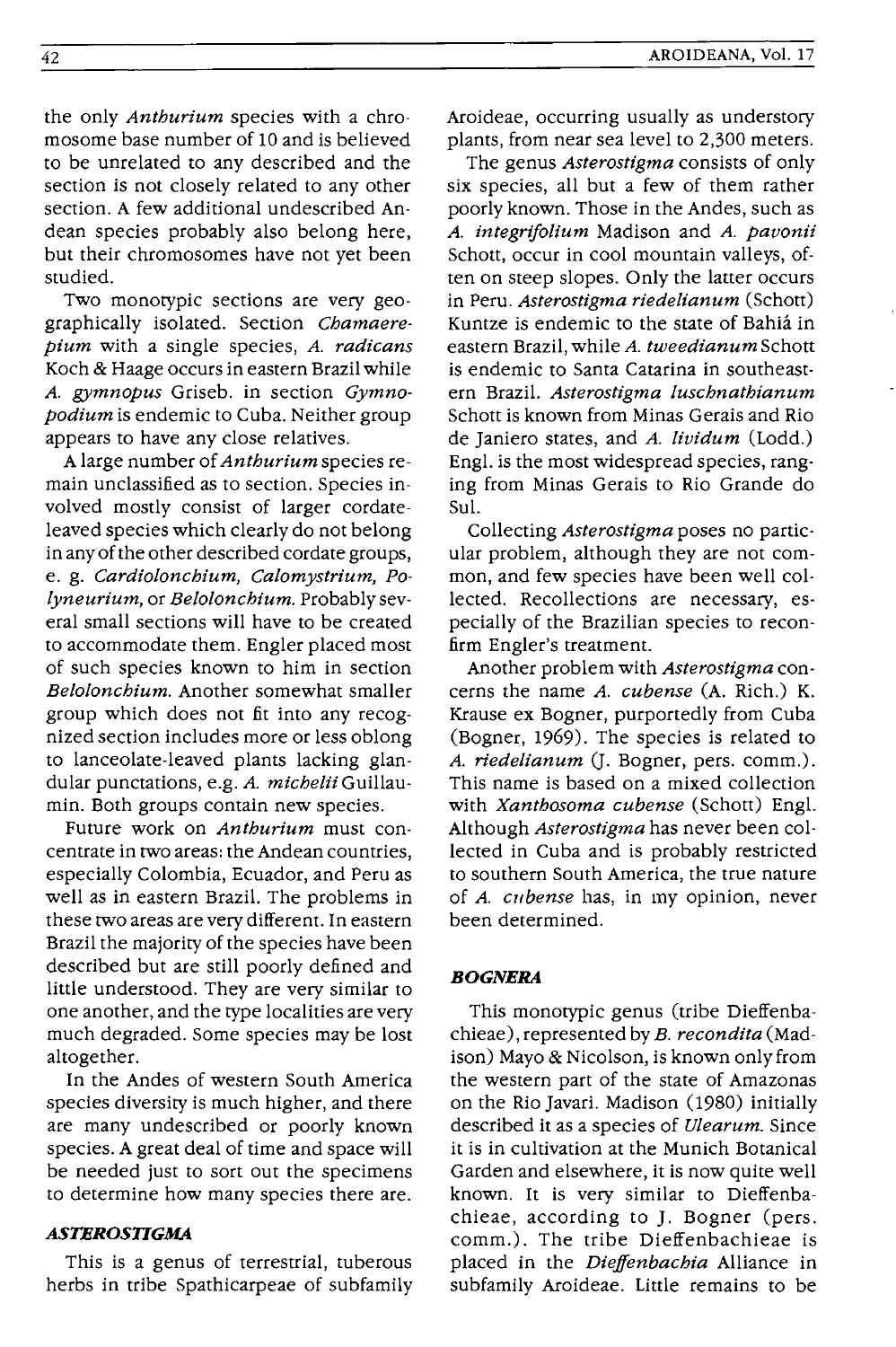done with *Bognera* except to determine the exact extent of its range.

#### *CALADIUM*

A modest-sized genus of 17 species (tribe Caladieae in the *Caladium* Alliance of subfamily Aroideae) ranging from sea level to at least 1,000 m, this principally South American group is often confused with *Xanthosoma.* While chiefly tuberous, and preferring semideciduous, seasonally dry forest, the plants are sometimes rhizomatous and caulescent as in *Caladium lin*denii (André) Madison. This species inhabits wet forest areas in Colombia and Panama. Species in semideciduous forest often lose their leaves and go dormant during the dry season.

The genus ranges from southwestern Costa Rica to the West Indies and Trinidad, Venezuela, northern Brazil (Amazonas and Pará, except for the widespread C. bicolor [Ait.] Vent.), and Peru. Mayo reports only four species for Brazil, including C. *bieolor,*  C. *humboldtii* Schott, C. *maerotites* Schott, and C. *pieturatum* K. Koch. Only C. *bieolor*  and C. *pieturatum* are reported for Peru (Croat, 1993).

A major center of diversity appears to be Venezuela and the Guianas. Only two species, C. *bieolor* and C. *lindenii* (Andre) Madison, occur naturally in Central America and the latter is restricted to Panama. *Caladium bicolor* has been introduced widely throughout Central America. Venezuela has eight species, several of them recently described (Bunting, 1975) and still poorly known. At least five species, including C. *aturense* Bunting, C. *bieolor,* C. *humboldtii,* C. *maerotites,* and C. *pieturatum,* occur in southeastern Venezuela on the margin of the Amazon basin, and an additional species, C. *schomburgkii* Schott, occurs in the adjacent Guianas. The Cordillera de Merida also has several species, including C. *eoeruleseens* Bunting, C. *smaragdinum* K. Koch & Bouche, and C. *steyermarkii* Bunting.

Several species treated as *Caladium* by Bunting (1979) have proven to belong to *Xanthosoma.* These include C. *akkerman-*

*sii* Bunting, C. *aristeguietae* Bunting, and C. *striatipes* K. Koch & Bouche. All have been transferred to *Xanthosoma* (Madison, 1981) or by Croat & Lambert (1986). This is an indication of the close proximity of these two genera taxonomically. While most species of *Xanthosoma* and *Caladium* are distinctive by a suite of characters, many appear quite intermediate. Madison (1981) determined that the only definitive character for separation of the two genera is in the nature of pollen presentation, with *Caladium* having pollen borne in monads and *Xanthosoma* having tetrads. While work by Madison was important in defining the two genera, it is believed that his treatment of *Caladium,* wherein 39 taxa were synonymized under C. *bieolor,* was unrealistic. Bunting (1979), for example, has recognized as distinct two species synonymized by Madison, e.g. C. *pieturatum* K. Koch and C. *smaragdinllm* K. Koch & Bouche.

*Caladium* appears to be less richly developed in the Andes of western South America than in northeastern South America, but numerous collections in the *Caladium bieolor* complex remain unidentified.

## *CHLOROSPATHA*

This is a genus of fifteen species of understory herbs in middle elevation wet forest at elevations of 275 to 1,800 (2,500) meters. The genus is placed in tribe Caladieae (Aroideae).

Madison (1981) provided a revision of *Chlorospatha* including ten species. Subsequently an additional four taxa were described by M. H. Grayum (1986, 1991). Three species occur in Panama including C. *eroatii* Grayum, C. *eroatii* var. *enneaphyllum* Grayum, and C. *hammelianum*  Croat & Grayum. Four species occur in Colombiaincluding C. *gentryiGrayum,* C. *kolbii* Engl., C. *lehmannii* (Engl.) Madison, and C. *mirabilis* (Masters) Madison. Ecuador is the center of species diversity with six species, C. *atropurpureum* Madison, C. *besseae* Madison, C. *eastula* (Madison) Madison, C. *eutlleuense* Madison, C. *dod-*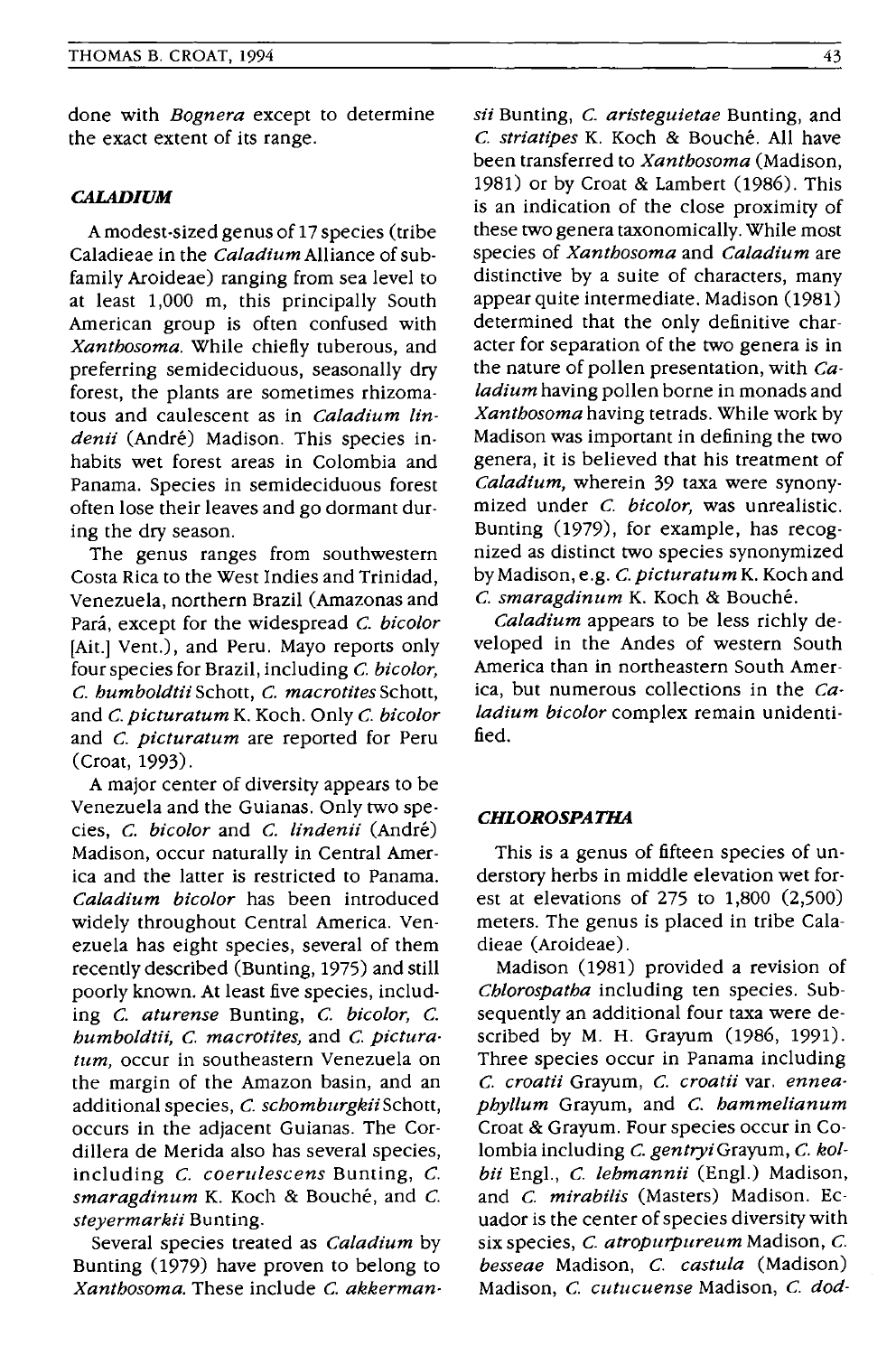# *DIEFFENBACHIA*

The genus comprises the monotypic tribe Dieffenbachieae (Aroideae) and has an es· timated 85 species, consisting of mostly caulescent, understory, terrestrial herbs, occasionally occurring along clearings or rarely in swampy areas. It ranges from Mex· ico (Veracruz) to the West Indies, Trinidad, the Guianas, Paraguay, and northeast Ar· gentina, and is certainly the most overall poorly known aroid genus in the neotrop· ics. In Central America, where it is dramatically more well known than in South America, there are 26 species; 20 believed new to science. *Dieffenbachia* is believed to be just as diverse in South America as in Central America, and it may have an equally large percentage of species new to science. However, more species have already been described from South America than from Central America.

There are seven species in Venezuela, six species in the Guianas, and at least six species in Brazil. Macbride (1936) treated 11 species of *Dieffenbachia* for Peru, but a modern checklist (Croat, 1993) treats only 9 species. In all, 21 species (recognized by Engler in his 1915 revision) have been de· scribed from South America, but little is known about the majority of them.

The tribe Dieffenbachieae is a member of the *Dieffenbachia* Alliance in subfamily Aroideae.

One species name used throughout much of the Neotropics and certainly representing a variety of species (perhaps a different species in Central and South America) is *Dieffenbachiaseguine* (Jacq.) Schott (Stan· dley, 1944); (Standley & Steyermark, 1958); (Engler, 1915); (Matuda, 1954); (Jonker· Verhoef & Jonker, 1953); and (Bunting, 1979). Since Jacquin's original material came from the West Indies, probably from Martinique, it is necessary to study there to determine the true nature of *D. seguine.*  Only a single species of *Dieffenbachia* was found in the Dominican Republic, and it appears to be a different species than the

*Dieffenbachia* going by that name in Venezuela, the Guianas, and in Central America. Living material from Martinique must be studied to see if it is the same as that from the Dominican Republic.

*Dieffenbachia* is, in general, well collected since plants provide no particular obstacle, being terrestrial and readily accessible. However, some are very large, and all are fleshy. Many are rich in oxalic acid so the sap may burn the skin, and they may be very foul during the drying process. Some collectors avoid them for these reasons. The chief problem with their taxonomy, however, is species circumscription. Species are either highly variable or there are many species. In Panama and Costa Rica where they have been studied most closely, each population is in some way different from the next, yet with distinct patterns of variation that lead one to believe they might all be closely related. Helen Young, during her studies at La Selva (Organization for Tropical Studies) in Costa Rica, found that the beetles pollinating *Dieffenbachia*  sometimes cross-pollinated different species of *Dieffenbachia* and plants pollinated in such manner did produce viable fruit (Young, 1986, 1988a, 1988b). It is not yet known if the offspring are capable of reproducing, but the possibility exists that much of the variation seen in the field is the result of hybridization. The genus warrants a thorough biosystematic study. Plants are readily brought into cultivation, and many species are now growing at the Missouri Botanical Garden and elsewhere.

*Dieffenbachia* species are rarely found in great numbers at any locality. It is rare to find more than one or two species at any particular neotropical site. La Selva, an area of *Tropical wet jorest,* is unusually rich in having seven species. Barro Colorado Island in central Panama, is typical for the genus in having two species, both extremely common. Four species have been col· lected at Cerro Neblina in southern Venezuela, and four species are also known from *Tropical wet jorest* at the Jatun Sacha Reserve at 450 m along the Rio Napo in Ecuador. At study sites in Colombia, four species have been collected at Bajo Calima in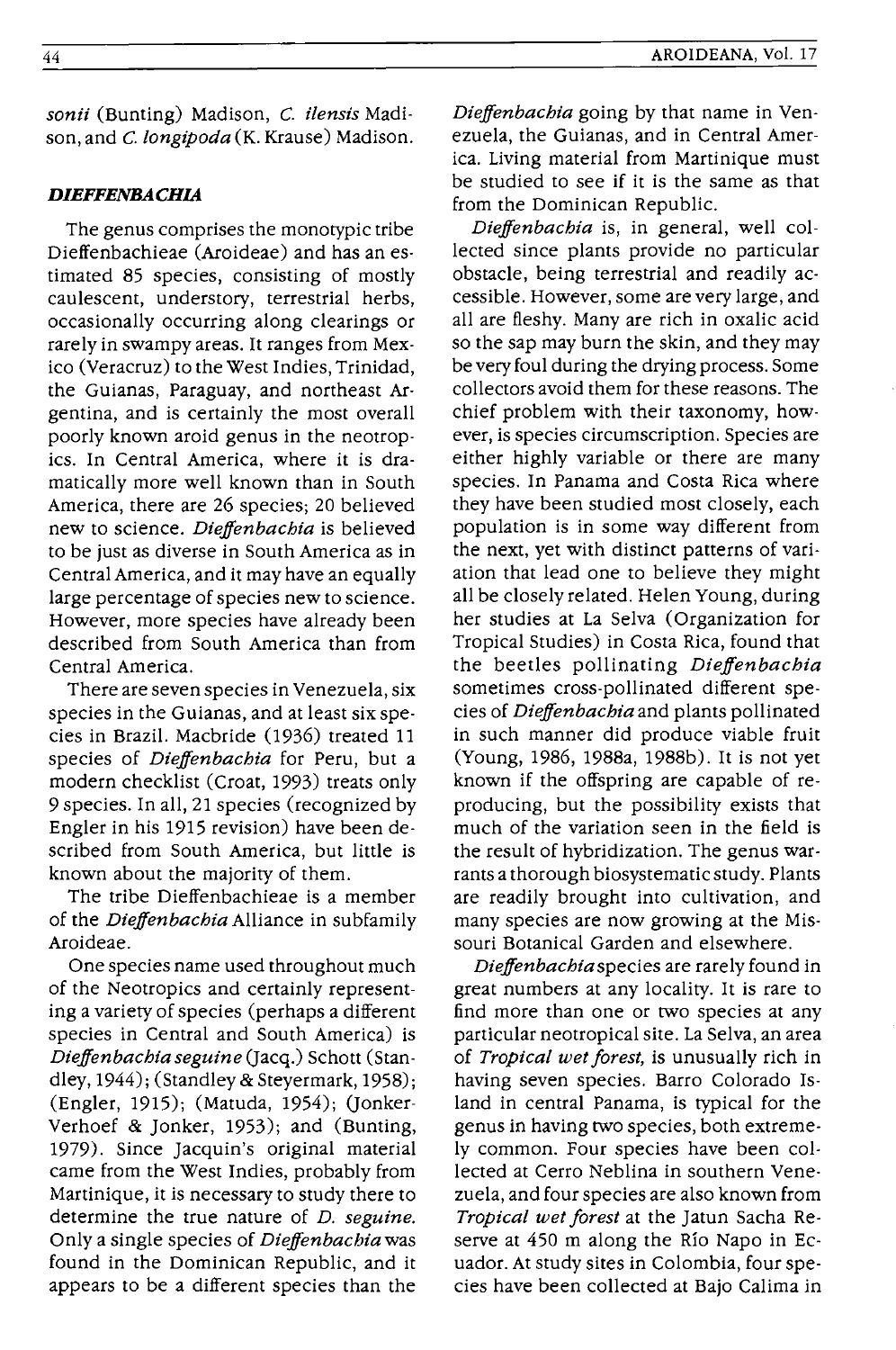*Premontane pluvial forest* at near sea level, but no species were collected in *Premontane forest* at 1,800 m elevation at La Planada in Narino. Typically, *Dieffenbacbia* is much more abundant at lower elevations than at higher elevations, especially above 1,000 m elevation.

#### *DRACONTIOIDES*

This is a monotypic genus in tribe Lasieae, subtribe Dracontiinae, with a spongy rhizome. It is represented by *D. desciscens*  (Schott) Engl., occurring in swampy areas of eastern Brazil in Baia and Espiritu Santo. Relatively few collections exist but the genus poses no particular problem taxonomically. It is in cultivation in several botanical gardens, including the Missouri Botanical Garden, and it will be studied as an outgroup in a cladistic analysis of *Dracontium* by Guanghua Zhu.

## *DRACONTIUM*

This small, tuberous lasioid genus (tribe Lasieae, subtribe Dracontiinae) of about 18 species ranges from southern Mexico to Panama, Colombia, Ecuador, and Peru on the Pacific coast as well as to Venezuela, the Guianas, Brazil, Bolivia, and Paraguay. It also occurs in Puerto Rico. It has long been among the most troublesome neotropical aroid genera from the taxonomic standpoint owing to both morphological and ecological characteristics. Firstly, populations are frequently rare. Only 29 collections have been personally collected by me in my 25 years of collecting Araceae. Secondly, type collections are often incomplete, since plants often are sterile or have inflorescences with no leaves. Thirdly, plants are often huge, often to 2 m or more in height and usually consist of a single leaf. Collections rarely contain the whole leaf, or they are folded and difficult to study. Thus, specimens are not only rare but also, in many cases, inadequate. *Dracontium* is represented in the West Indies by probably a single species, purportedly *D. polypbyllum* L.; Central America has four species of *Dracontium* including *D. costaricense*  Engl., from Costa Rica and Panama; *D. gigas*  (Seemann) Engl. from Costa Rica and Nicaragua; *D. pittieri* Engl. from Costa Rica; and *D. soconuscum* Matuda ranging from Mexico to Panama.

Venezuela has four species, *D. asperum*  K. Koch, *D. cbanguango* Bunting, *D. margaretae* Bogner and *D. polypbyllum* L. *Dracontium margaretae* Bogner has been collected only from Apure, Venezuela and Paraguay. This species differs from all other *Dracontium* by having linear leaves and it may belong to a different genus. Three species are known from the Guianas, *D. asperum* K. Koch, *D. Joecundum* Hook, f., and *D. polypbyllum* L. Brazil has at least four species, including *D. asperum, D. longipes* Engl., *D. margaretae* Bogner, and *D. ulei* K. Krause. The latter, as well as *D. loretense* K. Krause were reported from Peru (Macbride, 1936). *Dracontium loretense*  ranges to Ecuador and is the most common species in the upper Amazon region. The genus is apparently rare in Colombia but is known from only a few sites in Chocó Department at 240-260 m in *Premontane wet Jorest.* Elsewhere on the Pacific slope *Dracontium* is known from Ecuador at EI Centinela. It is possibly the same species as those collected in Colombia.

The genus *Ecbidnium* Schott with two species, recognized by Engler (1911) has been synonymized with *Dracontium* (Bogner, 1985).

The genus is currently being revised by Mr. Guanghua Zhu, a graduate student at the University of Missouri, St. Louis, working with me at the Missouri Botanical Garden. About half of the species are currently in cultivation at the Missouri Botanical Garden.

## *FILARUM*

This rare, monotypic genus is in tribe Zomicarpeae in the *Caladium* Alliance of subfamily Aroideae. It is in much need of further investigation, including anatomical, cytological, and molecular studies. The genus is represented by *F. mansericbense*  Nicolson, a tuberous understory herb in primary forest, known from Loreto Department as well as the type locality at Pongo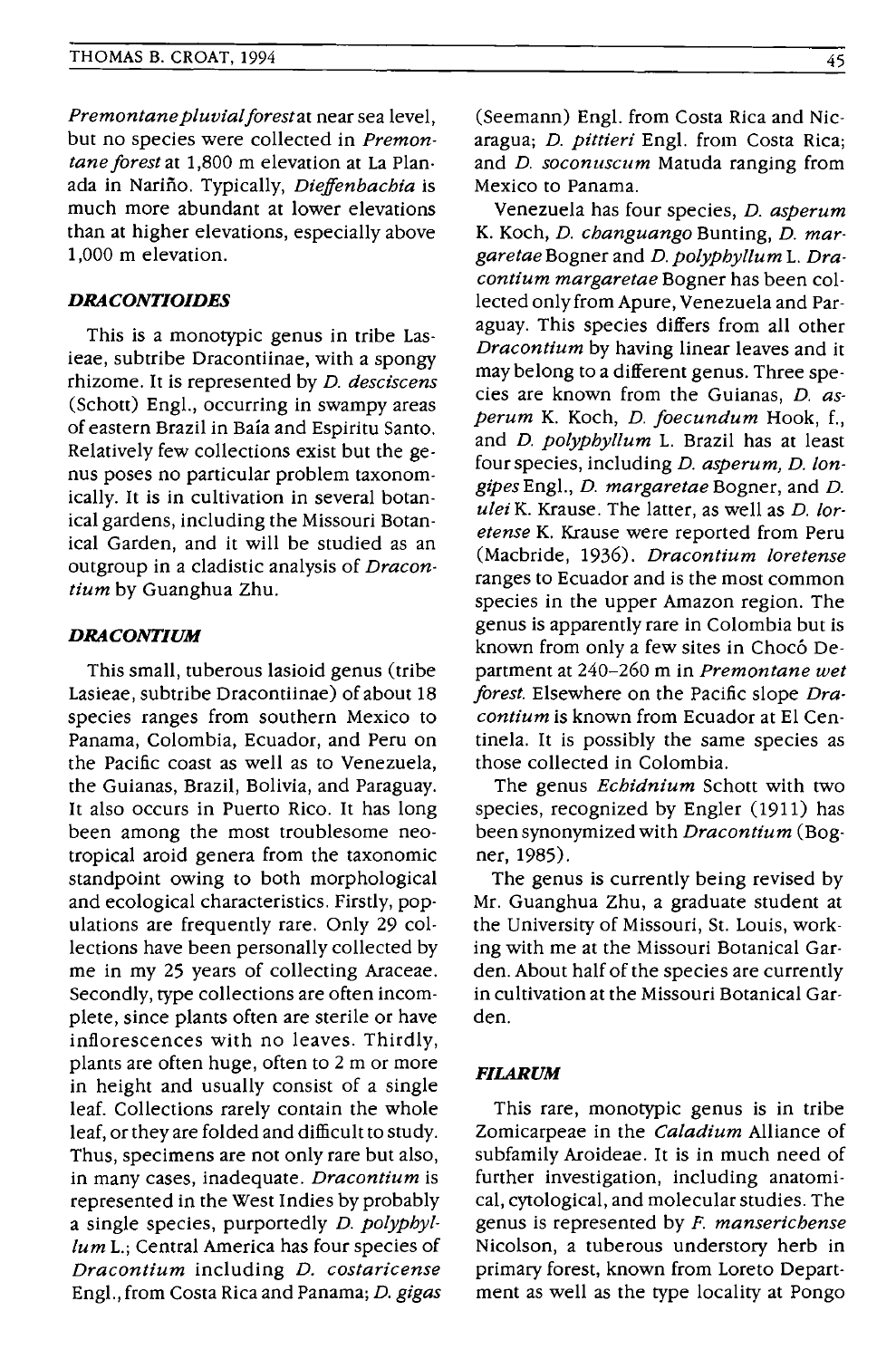de Manseriche in the department of Amazonas, along the Río Marañon. More collections are needed to determine the extent of its range and morphological variability.

## *GEARUM*

This is a monotypic tuberous genus (tribe Spathicarpeae in *Dieffenbachia* Alliance of Aroideae) growing in seasonally inundated areas. It is endemic to southern Brazil in Goiás and was very poorly known until recollected by A. de Araujo Dias in 1978. More collections are needed to determine the true extent of its range and morphological variability.

# *GORGONIDIUM*

The genus (tribe Spathicarpeae as above) consists of three species in the southern Andes of Bolivia, Peru, and northeastern Argentina. None of the species have been particularly well collected, but a modern revision exists (Bogner & Nicolson, 1988). *Gorgonidium vermicidum* (Speg.) Bogner & Nicolson occurs in Argentina. *G. mirabile* Schott occurs in Bolivia (Depts. La Paz and Cochabamba), and *G. vargasii* Bogner occurs in Peru (Departments Cuzco and Apurimac at 2,800-3,000 m but collected recently at a lower elevation in Lima Province, Lima Department). The plants have rhizomatous tubers and occur in seasonally dry areas at up to 3,000 meters. More collections need to be made to determine the true nature of morphological variation in all of the species.

## *HETEROPSIS*

*Heteropsis* in tribe Heteropsideae of subfamily Monsteroideae is a genus of loosely climbing hemiepiphytes ranging from Nicaragua to the Guianas, Brazil, and Bolivia. It is absent from the West Indies, including Trinidad, despite the fact that it is particularly abundant in Venezuela. Species are heavily concentrated in eastern South America, especially in forests north of the Amazon River. Southeastern Venezuela and the adjacent Guianas represent a center of

diversity. Seven taxa, including five species, occur in the region. These include *H. flexuosa* (Kunth) Bunting, *H. melinonii* (Eng!.) Jonker-Verhoef & Jonker, *H. spruceana*  Schott (two varieties), *H. steyermarkii*  Bunting, and *H. tenuispadixBunting.* Even single localities, such as the Rio Mawrinuma, near the base of Cerro Neblina in southern Venezuela, may have as many as four species. As many as six species, many of them remaining unidentified, occur in the department of Caqueta in eastern Colombia at Araracura on the Rio Caqueta. Elsewhere in the Neotropics, *Heteropsisap*pears to be relatively rare, though individuals of a species may be locally abundant. Central America has but a single species, currently deemed to be *H. oblongata* Kunth, and only a single species, *H. ecuadorensis*  Sodiro, occurs along the Pacific slope in Ecuador. Four species are reported for Peru, including *H. linearisA.* C. Smith, *H. oblongijolia* Kunth, *H. peruviana* K. Krause, and *H. spruceana* Schott var. *robusta* Bunting. Most of the same species are also known for Ecuador.

Five species occur in Amazonian Brazil, the majority of which probably enter the lowlands of either Ecuador or Peru (or both). These include *H. linearisA.C.* Smith, *H.longispathaceaEng!., H. macrophyllaA.*  C. Smith, *H. oblongijolia* Kunth, and *H. spruceana* Schott. At least two species occur in eastern Brazil: *H. rigidijolia* Eng!. ranges from São Paulo State to the state of Santa Catarina of Brazil (Reitz, 1957), and *H. salicifolia* Kunth ranges from São Paulo State to perhaps as far north as Bahia. Neither occurs in the Amazon basin.

*Heteropsis* is not a particularly troublesome genus taxonomically. Species seem to be distinct and not markedly variable, but the genus is difficult to collect since plants often flower high up in the canopy. In addition, they are exceedingly difficult to bring into cultivation because of their slender, somewhat woody stems with long internodes. Some success in recent years has been made in growing them from seeds, and one chromosome count has been made for *Heteropsis oblongifolia* Kunth from Costa Rica. In several areas of Latin America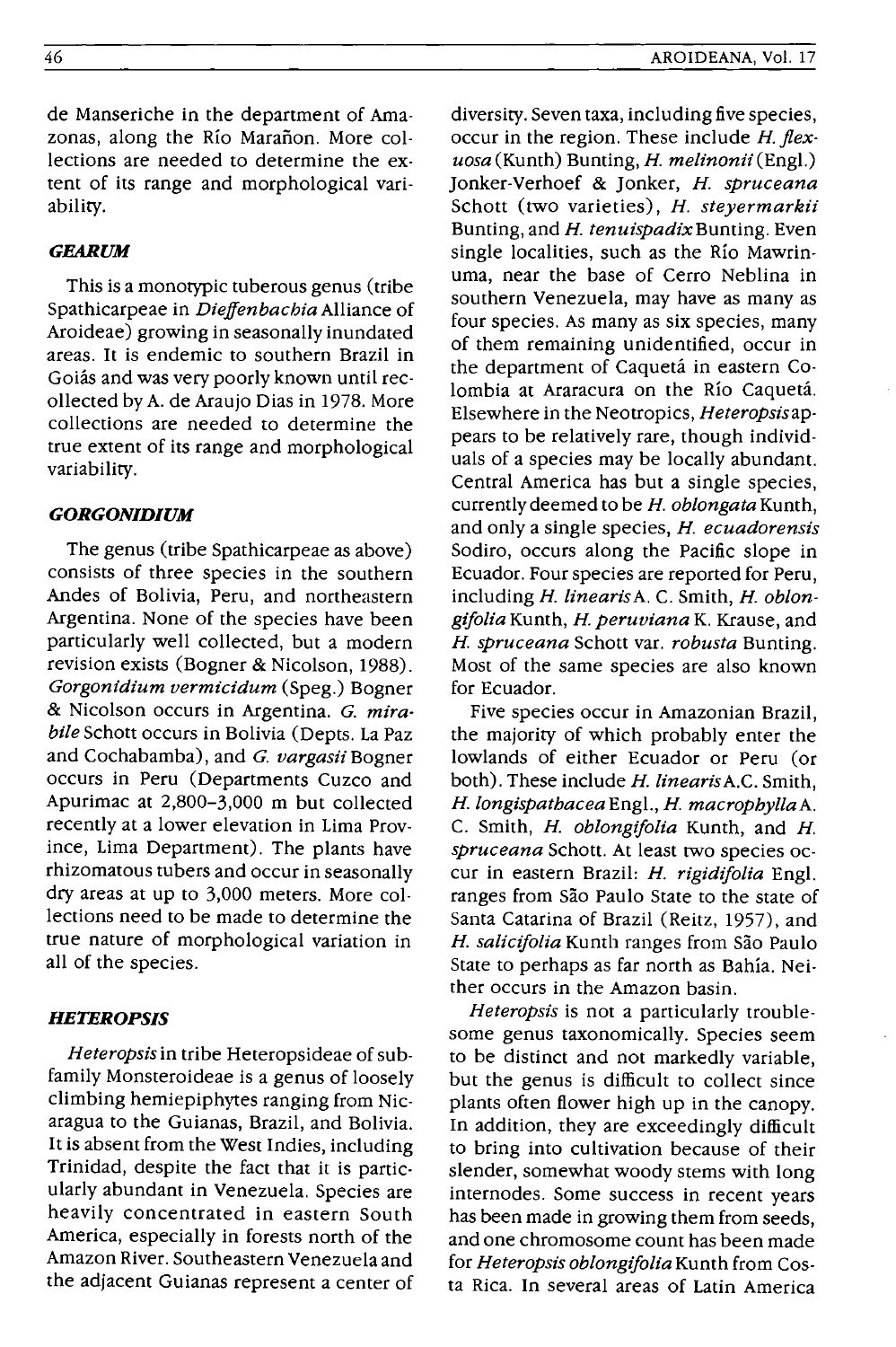some species are being exploited commercially for weaving into baskets or used in making furniture. This may create a problem with local extinction in these sometimes rare plants and would justify prompt revisionary attention.

## *HOMALOMENA*

The neotropical species of this chiefly paleotropical genus are as yet poorly known. The genus consists of between 10 and 17 taxa comprising terrestrial, rhizomatous herbs, with frequently aromatic sap (anisescented), and frequently armed petioles and/or pubescent parts. In these features they are nearly unique among neotropical aroids. Still, they may be easily confused with *Philodendron.* A definitive means of separation is the presence of staminodia among the female flowers.

*Homalomena* is placed in tribe Homa· lomenae in the subfamily Aroideae. The neotropical species of the genus were revised during the mid 1980s by Mark Moffler as a part of a Ph.D. thesis at the University of South Florida in Tampa, under the direction of Dr. Fred Essig. Though Moffler died in 1986 the thesis is being reworked extensively by Dr. Richard Wunderlin, who seems inclined to reduce the number of recognized species to only seven. Certainly this does not reflect an accurately true number of species in the genus. An example of this reduction is the placement of *H. peltata* Masters under *H. wendlandii* Schott. I have studied both of these species in the field and there is no doubt as to their distinctness. The study is not yet complete, so the final word is still out on *Homalomena.*  Many species are still poorly known and collecting, especially in the Andean region of Colombia and Ecuador, is much needed. A few species, such as *H. wendlandii*, are well known and well collected. Central America has four species, including *H. peltata, H. roezlii* (Masters) Regel, *H. wallisii* Regel, and *H. wendlandii*. Three additional species occur in northern Colombia, including *H. moJlleriCroat* & Grayum sp. nov., *H. speariae* Bogner & MotHer, and *H. picturata* (Linden & Andre) Regel, the latter

also widespread in the northern Amazon basin. At least three additional species occur in the northern Amazon basin, including *H. erythropus* (Schott) Engl., from southeastern Colombia and northwestern Brazil, *H. crinipes* Engl., from southwestern Colombia to northern Peru, *H. peltata*  from the slopes of the Andes in Peru, and *H. solimoensisG.* Barroso in the upper Amazon basin in western Brazil and eastern Peru.

The thorniest problem in the genus is the taxonomy of the peltate-leaved plants which have gone by the name *H. peltata.*  Plants in this group are wide-ranging and the distribution of the *H. peltata* complex is particularly curious. In Central America peltate plants are rare, having been collected only in the Isthmus of Panama at only a few localities, including the Pipeline Road north of Gamboa, Matachui in Colón Province and at Puerto Obaldia in the Comarca of San BIas. In South America, similar plants have been collected at a few sites in the department of Chocó, Colombia, in the region of the Rio Palenque Biological Reserve south of Santo Domingo de los Colorados, and at La Centinela (both in the province of Los Rios, Ecuador). The only other place where similar plants have been collected in South America is on the other side of the Andes in Huanuco Department of Peru. This is a curious distribution, and I believe, not likely to have resulted from the vagaries of collecting. It is possible that at least some of these populations actually represent different taxa. It is necessary to cultivate representatives of these species together to determine if there are differences not apparent in the dried herbarium material.

## *,ASARUM*

This monotypic, submerged aquatic genus in tribe Caladieae in the *Caladium* Alliance of Aroideae represents perhaps the most unusual aroid. Plants are persistently submergent except for the inflorescence at .tl.owering time *.]asarum steyermarkii* Bunting (Bunting, 1975) occurs only in a few rapidly flowing streams off the Gran Sabana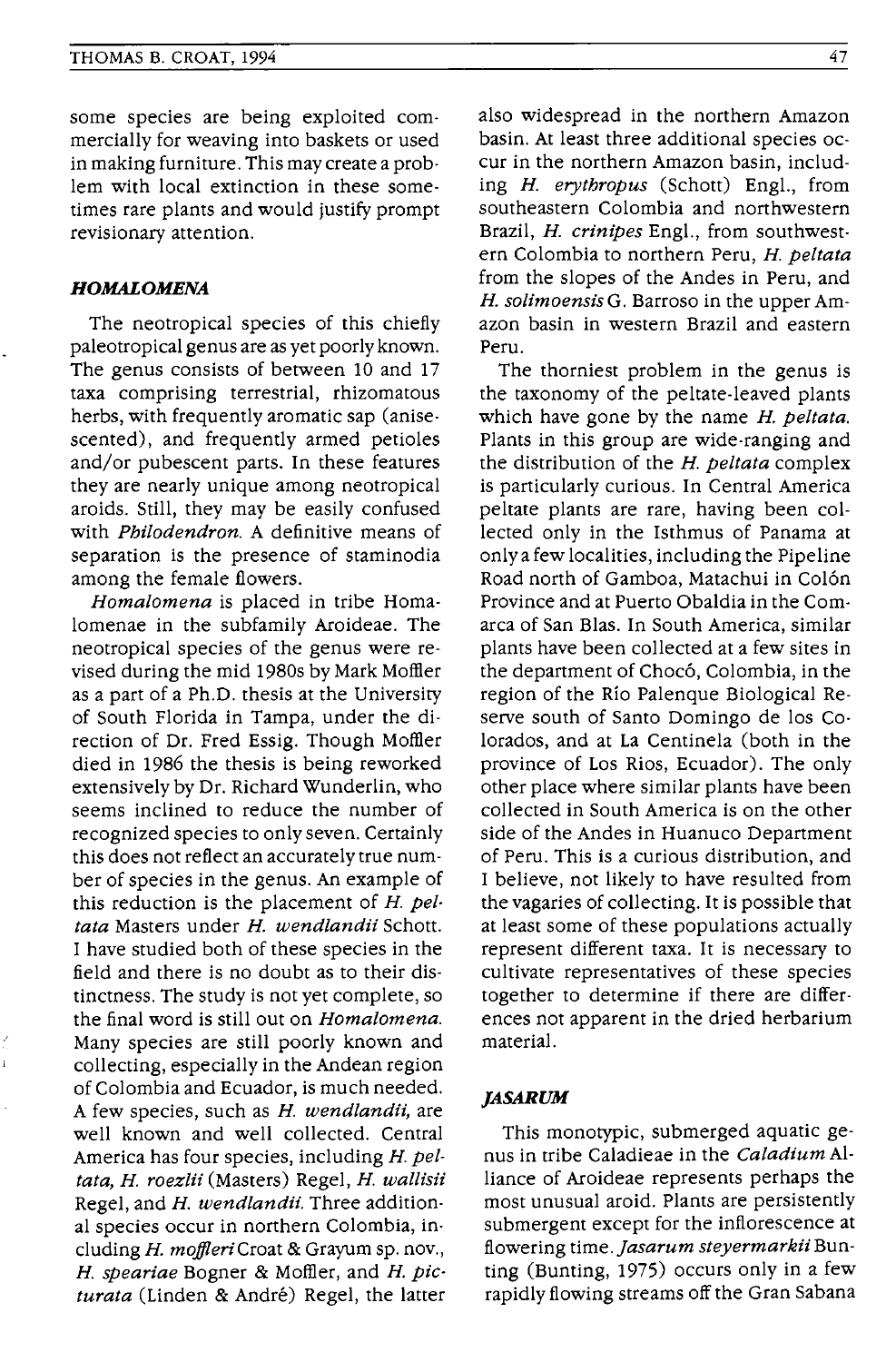in the Guiana Highlands of Venezuela in the state of Bolivar and in Guayana in the Mazaruni River basin. Though rare, it is now reasonably well known owing to the work of J. Bogner, who collected it and has it in cultivation at the Munich Botanical Garden (Bogner, 1977, 1984, 1985).

#### **MANGONIA**

This tuberous genus of two species, a member of the tribe Spathicarpeae (Dief*fenbachiaAlliance* of Aroideae) is endemic to southeastern temperate South America. *Mangonia tweediana* Schott occurs in southern Brazil and adjacent Uruguay. *Mangonia uruguayana* (Hicken) Bogner is endemic to Uruguay. Plants occur in seasonally dry areas. Though still poorly known, it has been studied in recent years by Bogner (1973).

#### **MONSTERA**

The genus *Monstera,* one of four neotropical genera in the tribe Monstereae (Aroideae), was last revised by Mike Madison (1977) in his Ph.D. thesis at Harvard University. The revision treated 22 species, including three varieties, but perhaps a more realistic estimate of the number of species in the genus, as it is known today, is closer to 60 (Croat, 1988a). For example, Madison recognized 20 taxa for Central America, but studies there by Croat and Grayum, who are working on a revision of the Araceae of Costa Rica, have found that there are at least 39 species of *Monstera* for Central America. There are 22 species in Costa Rica alone, equalling the total number of species included in Madison's 1977 revision. Although *Monstera* is particularly rich in Central America, the South American continent is expected to have a proportionately larger increase owing to the fact that it is not only a vastly larger area, but also because it remains poorly collected. Indeed, since many of the Central American species are endemic, the number of species for the genus will probably exceed sixty.

Venezuela currently is known to have seven taxa (Croat & Lambert, 1986); about

four species occur in the Guianas, five are reported for Brazil by Mayo and seven taxa are reported for Peru (Croat, 1993). *Monstera* is primarily centered in the northern Andes and lower Central America (Costa Rica and Panama) (Madison, 1977). The most widespread "species" in the genus is M. *adansonii* (Schott) Madison which, under three varieties, ranges throughout the neotropics from Nicaragua to the West Indies, the Guianas, and eastern Brazil to Santa Catarina, and in the Amazon basin to Peru and Bolivia in South America. Madison (1977) reported that species diversity in South America was greatest in an arc ranging from Peru north to the Guianas. *Monstera* was divided by Madison into four sections, *Monstera, Marcgraviopsis, Tornelia,*  and *Echinospadix.* In Madison's revision section *Monstera* is the largest section (13 species) with sect. *Marcgraviopsis* having six species and *Ecinospadix* and *Tornelia*  with a single species each *(M. tuberculata*  Lundell and *M. deliciosa* Liebm. respectively). Based on the modern day distribution of the sections (all in Mexico versus two in South America) , Madison (1977) believes that *Monstera* is a remnant of the Paleogene tropical flora of North America and that it spread into South America during the Neogene times. Nevertheless, it is clear that considerable evolution of the genus has taken place in South America. Numerous species in South America, especially in the Amazon lowlands, do not fit species he circumscribed.

*Monstera* is not highly diverse at any of the wetter forest sites on the Pacific slope. For example, only two species have been found at La Planada in Narino and at Bajo Calima in Valle Department of Colombia, two well studied areas involved in a comparative study sponsored by the National Geographic Society.

*Monstera* represents a difficult group to study because of the difficulty of collecting them. They are usually firmly appressedclimbing hemiepiphytes or sometimes loosely scandent canopy vines, growing higher in the canopy (e.g. *M. pittieri* Engl. and *M. tuberculata* Lundell) than most aroids, and on average they are very large,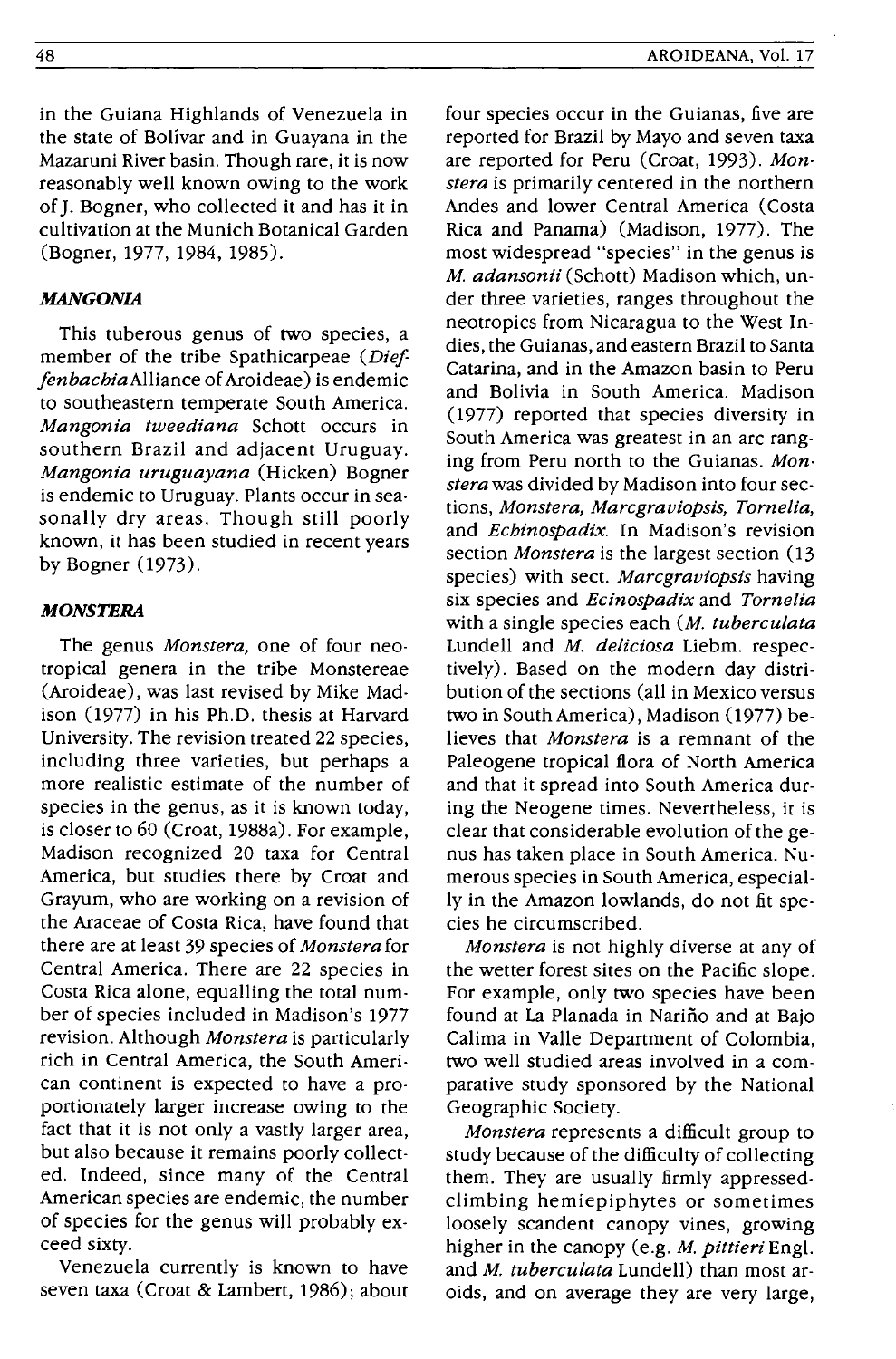contributing to the lack of many well-prepared, and well-documented collections. Another feature making the genus difficult to understand is the well developed heteroblastic leaf development (Madison, 1977) which they exhibit. Juvenile, preadult, and adult plants often exhibit marked differences. Seedlings exhibit scototropic growth until they become established on trees when they change their growth patterns and begin growing toward light (Strong & Ray, 1975).

#### **MONTRICHARDIA**

This genus (tribe Montrichardieae) of two species is widespread, occurring at low elevations and ranging from Guatemala and Belize to Panama, Colombia, the Guianas, Brazil, and Peru. Plants are shrub-like with erect, sometimes armed stems and somewhat hastate simple blades, and occur principally in standing water along the margins of streams or lakes and in swampy areas and estuaries but may also occur in the understory near watercourses. *Montrichardia arborescens* (L.) Schott, which makes up the northern range of the genus, occurs in the south of Venezuela in the states of Bolivar, Amazonas, and Apure, but it is mostly replaced with M. *linifera* (Arruda) Schott in the Amazon basin. An unusual population, believed to be M. *arborescens,* located in the lower Rio Negro north of Manaus has blades which may sometimes be completely three-parted. This population deserves more investigation since this feature is not known elsewhere in the genus. Otherwise the genus warrants very little work even though no modern revision exists.

## **PHILODENDRON**

The genus is a member of tribe Philodendreae of the *Philodendron* Alliance of subfamily Aroideae. It is the second largest in the family and is as widespread as *Anthurium,* ranging from Central Mexico to the West Indies, the Guianas, and Argentina. Like *Anthurium* it is difficult to know exactly how many species there are, but it can be reliably estimated that there are as many as 700 species. In some respects the

genus is even more poorly known than *Anthurium.* This is especially true of the larger species, which are poorly collected and represented by poorly made, poorly described collections. Much of what was said about the areas of high species diversity for *Anthurium* is true of *Philodendron* as well, but *Philodendron* is much more abundant at lower elevations than is *Anthurium.* Owing to the much more degraded nature of lowland forest throughout much of the Neotropics, plants are often more difficult to find. This coupled with the fact that *Philodendron* species are often much larger in size and frequently high in trees means that they are often neglected by the average collector.

There are 107 taxa including 96 species of *Philodendron* in Central America with the majority (87 species) occurring in Costa Rica and Panama. There are 121 taxa including 108 species in Venezuela (versus 77 taxa, including 71 species of *Anthurium),* ten species in Trinidad, 43 species in the Guianas, 100 taxa including 97 species in Brazil, 62 in Peru, four in Paraguay, and five in Argentina. Ten species range as far south as Santa Catarina State in Brazil (Reitz, 1957), three of them being members of subgenus *Pteromischum,* i.e. P. *obliquifolium* Engl., *P. ochrostemon* Schott, and P. *sonderianum* Schott. All species in Santa Catarina are endemic to eastern Brazil except *P. bipinnatifidum* Schott ex Endlicher. That latter ranges to Argentina, Paraguay, and Bolivia.

Any counts for the Andean countries would have a margin of error of more than 30 percent, but the richness of the *Philodendron* floras more or less mirrors that of *Anthurium* since all of these countries have a range of lowland, middle elevation, and higher elevation forest. Perhaps only in Bolivia would the *Philodendron* species outnumber the *Anthurium* species, this owing to the fact that there is a broad stretch of lowland forest in Beni contiguous with the Amazon basin and the forests of higher elevations are often very cold, often quite arid, and have relatively few species of Araceae compared to forests of similar elevations at higher latitudes.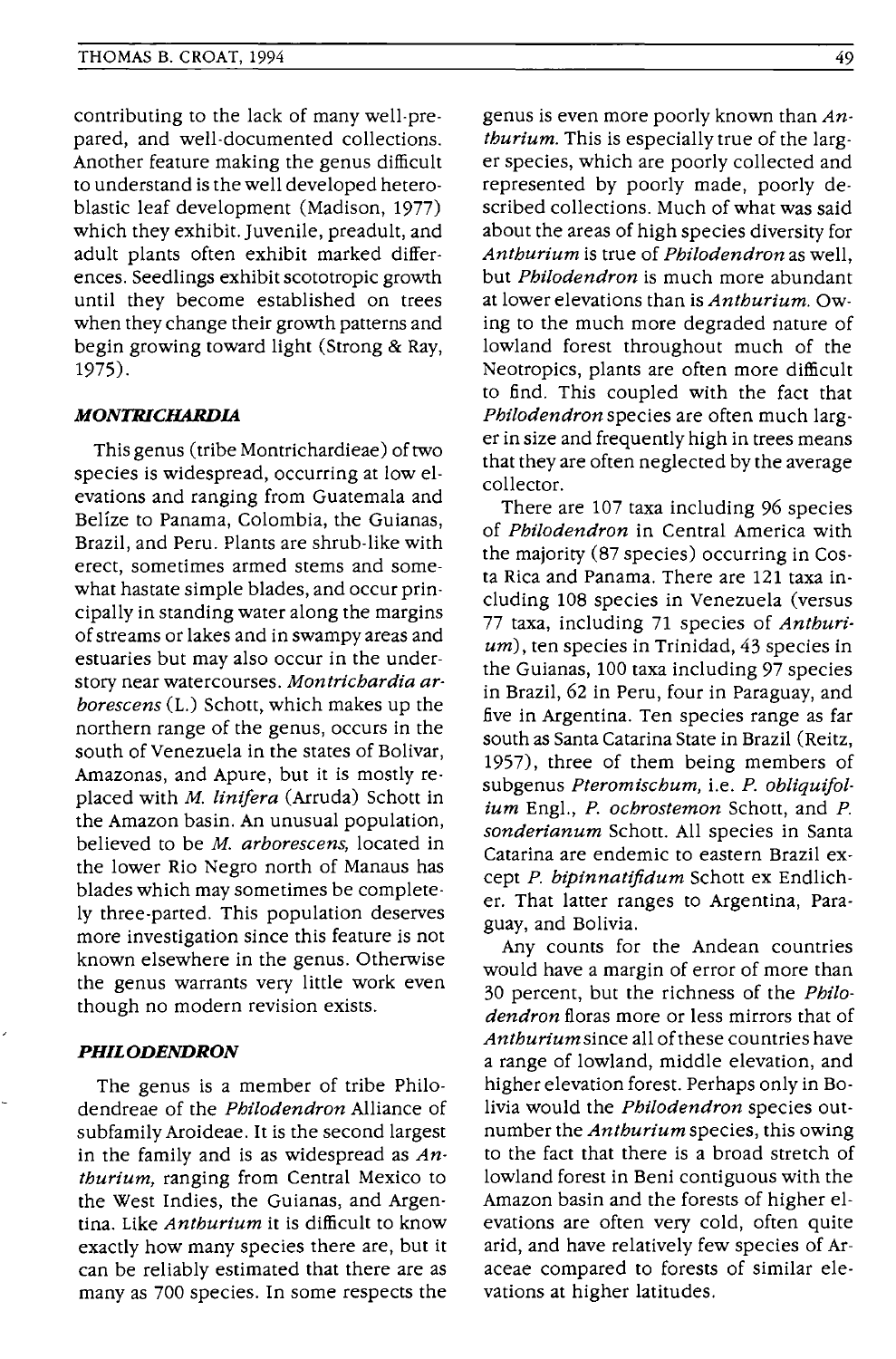50

becomes more dominant in areas with large expanses of lowland forest (especially seasonally dry forest), such as in the Amazon basin or in Venezuela. For example, while *Anthurium* species outnumber *Philodendron* species in the Andean countries, *Philodendron* is much the larger genus in Venezuela, with 118 versus 77 species of *Anthurium.* In contrast, Costa Rica and Panama which reflects the distribution of Araceae in the Andes of South America have proportionately more species of *Anthurium.* Costa Rica has 75 species of *Anthurium* and 51 species of *Philodendron* while Panama has about 160 species of *Anthurium* and only 77 species of *Philodendron.* 

Sectional groupings of *Philodendron* are much more poorly understood than those of *Anthurium,* but the three subgenera are distinct and their distributions are now reasonablywell known. The subgenus *Meconostigma* (Mayo, 1991) with 15 species is largely distributed in southern Brazil but ranges north into the Amazon basin. The subgenus *Pteromischum,* with an estimated 75 species occurs throughout most of the range of the genus from Mexico (San Luis Potosi) to the West Indies (three species), the Guianas, and Argentina, but has a major center of distribution in lower Central America and northwestern South America. Relatively few species occur in the south of the continent, but considerable numbers (each 10 species) occur in the Guianas and in the Amazon basin (at least 12 species). Venezuela has a total of about 15 species. A few species, especially *P. inaequilaterum* Liebm. are wide-ranging and extend from Mexico to Venezuela and Ecuador, but none of the species in the Amazon basin range into Central America or to the western coast of South America, according to M. Grayum (pers. comm.). A common distribution pattern is from the Atlantic slope of lower Central America to the Pacific coast of Colombia to Ecuador. This same pattern is evident for species of subgenus *Philodendron* but the largest share of the Central American species of this group is endemic to Central America.

The subgenus *Philodendron* comprises

the vast majority of species in the genus, and there are numerous taxonomic problems in the group. Not only are many species poorly known or new to science but the sectional classification of Engler must be carefully reinvestigated. Many sections, especially but not exclusively *Philodendron* and *Calostigma,* appear to be artificial with unrelated elements. It is probable that the reliance principally upon ovular structure alone, which appears to characterize Engler's revision, is artificial. Still, no better system of grouping species has been devised, so until a more thorough investigation is made it seems best to discuss the genus in terms of the existing classification. Some sections, especially *Macrolonchium,*  with *P.fragrantissimum* (Hook.) Kunth, *P. simsii* Kunth, *P. melinonii* Brongn. ex Regel, and *P. roraimae* K. Krause (all admittedly similar species), include what appear to be aberrant elements in them. For example, this group also contains *P. pinnatiftdum* (Jacq.) Schott with its few-ovulate locules and pinnately lobed blades, which would appear to be more well placed in section *Polytomium,* along with *P. angustisectum* Engl. and *P. distantilobum* K. Krause. Considering the immense variation in some sections, especially in sections of *Philodendron* and *Calostigma,* the section may prove to be unworthy of recognition.

The majority of species in the subgenus *Philodendron* are in sections *Philodendron*  or *Calostigma* (recently reclassified from sections *Polyspermium* and *O/igospermium* (Schott) Pfeiffer, respectively (Mayo, 1990). Both sections occur nearly throughout the range of the genus. Subsection *Belocardium* of section *Calostigma,* with often elongate leaves with frequently tumid petioles and a dark, purplish ring demarcating the petiole and blade, is particularly distinctive and is well distributed in lower Central America and on the lower slopes of the eastern slopes of the Andes.

Section *Macrolonchium* (mentioned above) occurs in Central America, northern Venezuela, the Guianas, and the Amazon basin. It has only about six species.

Section *Baursia* has only a few species in Central America, in northern Venezuela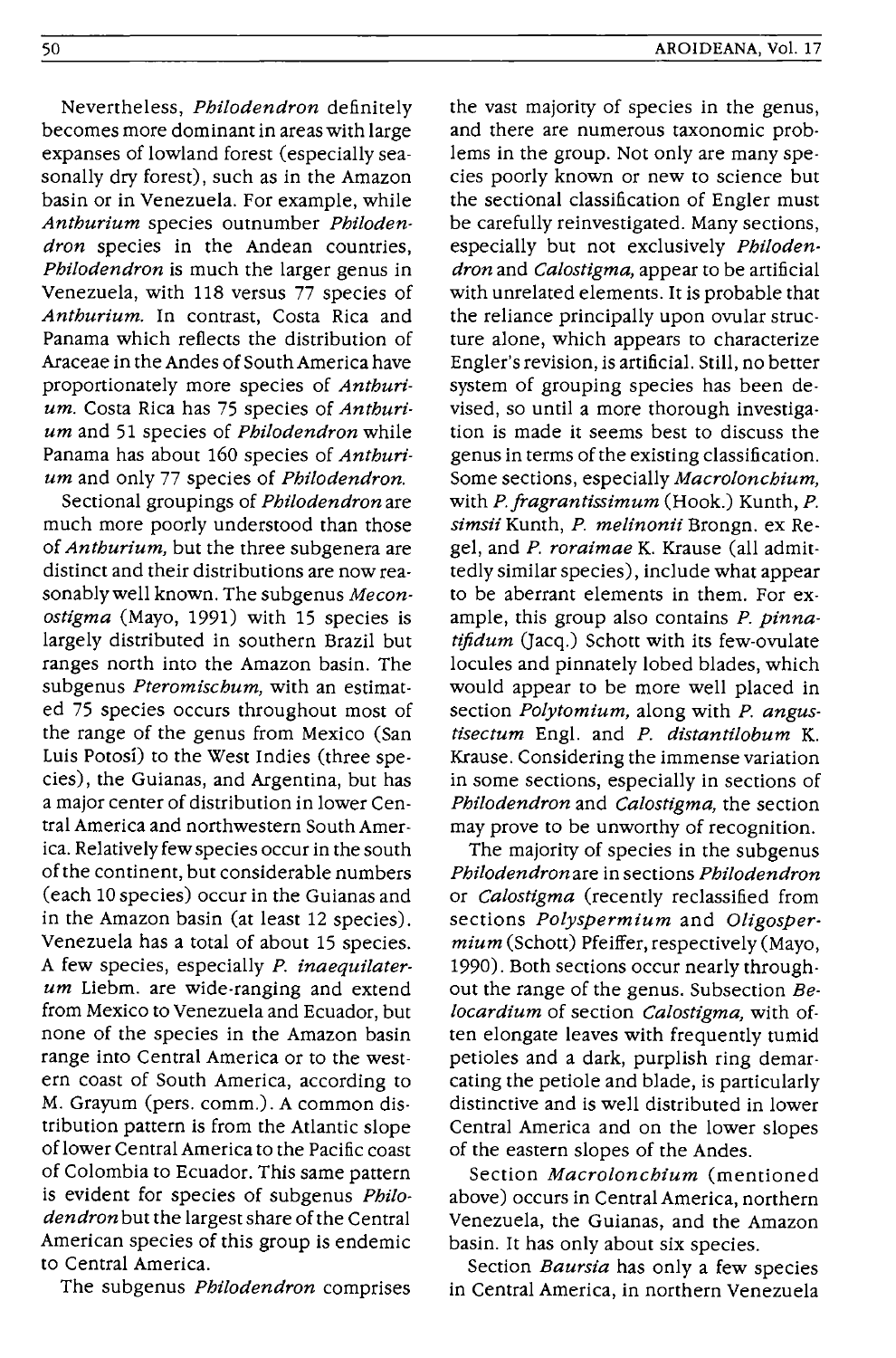or on the Pacific slope of Colombia and Ecuador. The majority of the species in the. section occur in eastern Brazil, the Amazon basin, or the lower eastern slopes of the Andes. Section *Trltomophyllum,* with its trilobed blades and single ovule per locule is primarily Central American but ranges down the western coast of South America to Ecuador. It is a small group with probably fewer than ten highly variable taxa, several of which are new. The section, as defined by Engler, certainly appears to be an unnatural one.

Section *Schizophyllum* ranges from northeastern Venezuela and the lowland Guianas to southern Brazil, and throughout the Amazon basin to Bolivia in the southwest. Only *P. pedatum* (Hook.) Kunth is very widespread, and most of the approximately six species are restricted to the lower Amazon basin and to eastern South America. A new species exists in French Guiana.

Section *Polytomium,* a small group with mostly large, pinnately lobed leaves and few-ovulate locules, ranges from Mexico to the Greater Antilles, northern Venezuela, northern Colombia, and the Amazon basin. Only *P. lacerum* (Jacq.) Schott occurs in the West Indies (Cuba, Hispaniola, and Jamaica), while three species occur in Central America: *P. radiatum* Schott, *P. warscewicziiK.* Koch, and *P. dressleriBunting. Philodendron fendleri* K. Krause occurs in northern Venezuela and Trinidad while *P. elegans* K. Krause occurs in northern Colombia. Two species, *P. distantilobum* K. Krause and *P. angustisectum* Engl., are restricted to the Amazon basin.

A newly described section, *Philopsammos* Bunting, with probably fewer than 15 species, is known only from the Amazon basin and especially the region of the Guiana Highlands. The group is distinguished primarily by the elongate, many-veined leaf blades. The most widespread species in the group, *P. pulchrum* G. Barroso, ranges from southern Venezuela to Brazil (Roraima and Amazonas) to Colombia (Vaupes and Putumayo) and Peru (Amazonas, Loreto and San Martin).

Two small sections, both unique in the

structure of their ovules, differ remarkably in distribution. Section *Macrogynium,* represented only by *P. hederaceum* (Jacq.) Schott, ranges from Mexico (both slopes) to Panama, northern Colombia, Venezuela, and the Guianas, primarily in areas of seasonally dry forest. In contrast, section *Camptogynium,* represented by only *P. longistilum* K. Krause is known only from the upper Amazon basin in Brazil. While most of the species in subgenus *Philodendron* from the lowland Amazon basin are reasonably well known, as are those from Central America, Venezuela, the Guianas, and eastern Brazil, the species from the Andean countries of western South America are even more poorly known than those of *Anthurlum* from the same region. Much of the material collected in the Andean countries by earlier collectors, especially Lehmann in Colombia, Fendler and Pittier in Venezuela, and Poeppig in Peru, was studied by either Schott or Engler, and many species were described as new. The same is true to a lesser extent with *Philodendron*  collected by Luis Sodiro in Ecuador, but whereas Sodiro was keenly interested in Anthurium and described 281 taxa of An*thurium* (including 257 species) chiefly from Central Ecuador, he described no *Philodendron.* Thus many of the species from Ecuador remain undescribed. Perhaps more importantly, the areas which are probably richest for Araceae, namely the lowland Pacific coastal regions, were not opened up to easy access until relatively recent times. More specimens have been made from these regions in the past 25 years than in all the preceding centuries. These regions of very wet forest contain an exceedingly rich, mostly endemic flora remaining very poorly known. The majority of species appear to be new to science. An example is the site known as "Bajo Calirna," a region of lowland *Premontane wet pluvial transition forest* in Valle Department near Buenaventura, Colombia, which has yielded 40 species of *Philodendron.*  Relatively few of these species have yet been identified, and a large percentage of the species is clearly new to science. The region to the north, in *Pluvial forest* in the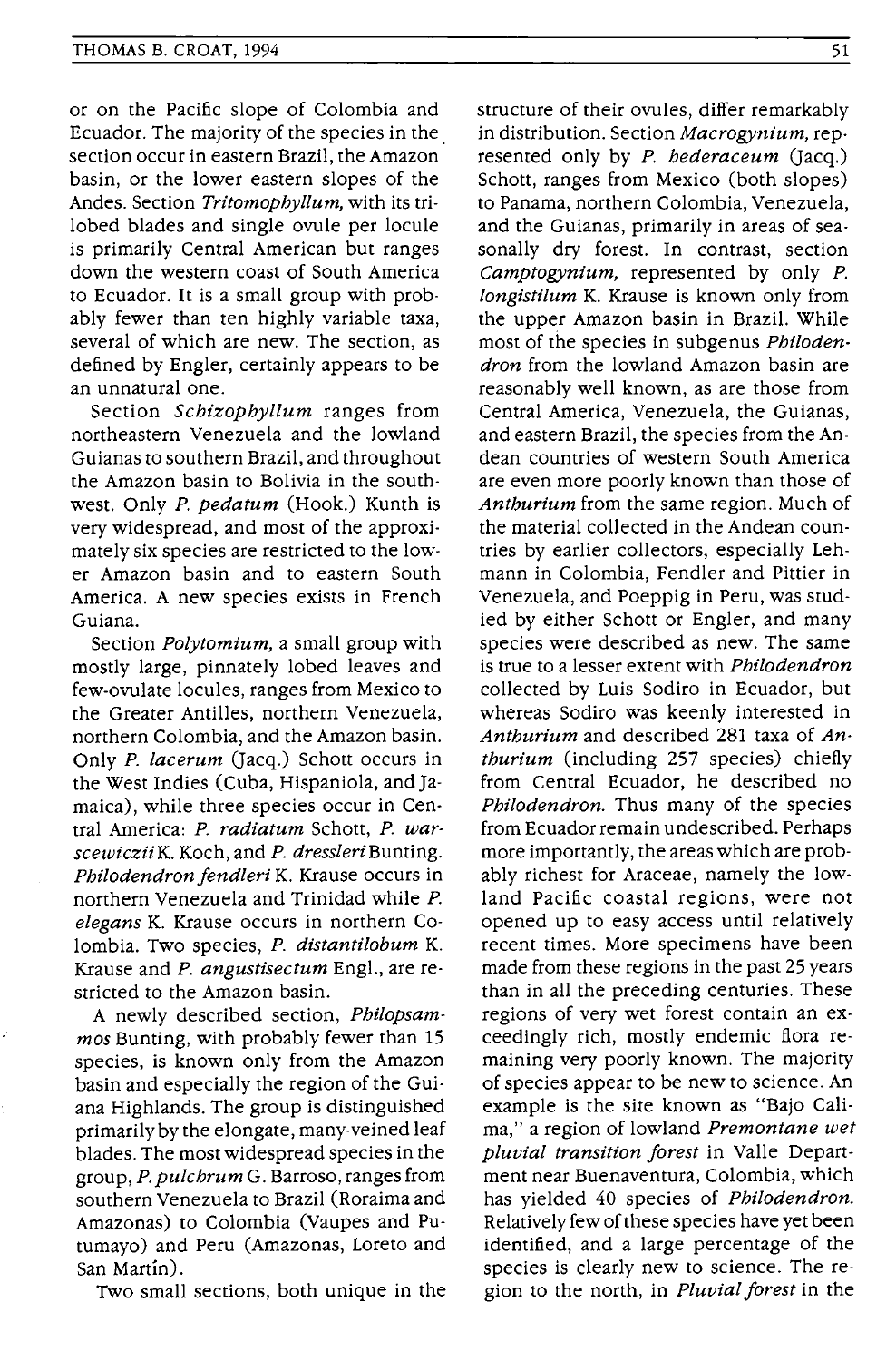department of Chocó, is likely to be even richer. Colombia and Ecuador together probably have more than all the rest of South America. The Pacific slope of Colombia is much dissected with rivers, and consider· able endemism is apparent from investi· gations there. For example, studies in Narino in three sites of *Premontane wet/orest*  (Croat, 1992) have shown that even sites relatively near one another, e.g. Rio Nembi and Rio Nambi, separated by only about 15 km and at the same elevation, shared few species in common. Investigation of wetter life zones in Narino are expected to provide even more startling differences. In short, much work remains to be done with *Philodendron* in South America.

## *PISTIA*

This monotypic floating aquatic genus in tribe Pistieae (Aroideae), represented by Pistia stratiotes L., is both well collected and moderately well studied, but no recent study has been made, the last by Engler in Das Pflanzenreich (Engler, 1920). It ranges from southern Florida to the West Indies and throughout Central and south America to as far as 35 degrees south in the region of Buenos Aires in Argentina (Crisci, 1971).

## *RHODOSPATHA*

This genus of hemiepiphytic appressed climbers or caulescent terrestrial herbs in tribe Monstereae ranges from Mexico to Panama, Venezuela, Trinidad, the Guianas, eastern Brazil, and the Amazon basin to Peru and Bolivia. The last revision of *Rhodospatha* by Engler in Das Pflanzenreich included eleven names. Three of the species proved to be members of other genera: *Monstera (M. eostarieensis* [Engl. & K. Krause] Croat & Grayum), *5tenospermation* (5. *tuerekheimii* [Engl.] Croat), and *Heteropsis* (H. *melinonii* [Engl.] Jonker· Verhoef & Jonker). Three additional names have been synonymized: *R. longipes* Engl. and *R. blanda* Schott under *R. oblongata*  Poeppig and *R. pieta* Nicolson under *R. moritziana* Schott. This left only five species: *R. densinervia* Engl., *R. belieonii/olia*  Schott, *R. lati/olia* Poeppig, *R. oblongata* 

Poeppig, and *R. wendlandii* Schott. In the current revision being carried out by Croat, 78 taxa and 75 species of *Rhodospatha* are recognized. Species diversity is highest in Venezuela and in the western Andes of South America as well as in Central America. Central America has 14 species and 15 taxa, most of them in Costa Rica and Panama. Venezuela has 13 species, the Guianas has four species, and eastern Brazil has four species, including *R. oblongata, R. lati/olia*, and two new species. *Rhodospatha lati/olia* and *R. oblongata* are widespread in the upper Amazon basin and range to eastern Ecuador and Peru. Macbride reported these two species in his treatment for the Flora of Peru but included seven additional names which are now placed in *5tenospermation.* Only one additional species, *R. moritziana* was cited in the recent checklist for the Flora of Peru (Croat, 1993), but there are believed to be as many as 16 additional species in Peru, most of them new to science. Species diversity is especially high in Ecuador with approximately 27 species, most of them new to science.

*Rhodospatha* is a difficult genus because of the lack of definitive key characters. The inflorescences are less valuable than in most genera and the spathe, which usually falls off just after anthesis, is often lacking. Spathe and spadix color is not greatly variable and fruits are almost always lacking, and in cases where they are present, are not particularly variable in any important respect. Plants are difficult to collect, generally being high up on tree trunks where they usually require a clipper pole to bring them down. Char· acters separating species often involve coloration of dried plants, which, though consistent for a species, is difficult to quantify.

#### *SCAPHISPATHA*

This monotypic tuberous genus of herbs in tribe Caladieae *(Caladium* Alliance, Aroideae) ranges from eastern Bolivia to eastern Brazil. It was very poorly known until recollected byJ. Bogner in 1976 (Bogner, 1980) in the state of Ceara. The plants flower before the leaves are produced. The peltate leaf blades look much like those of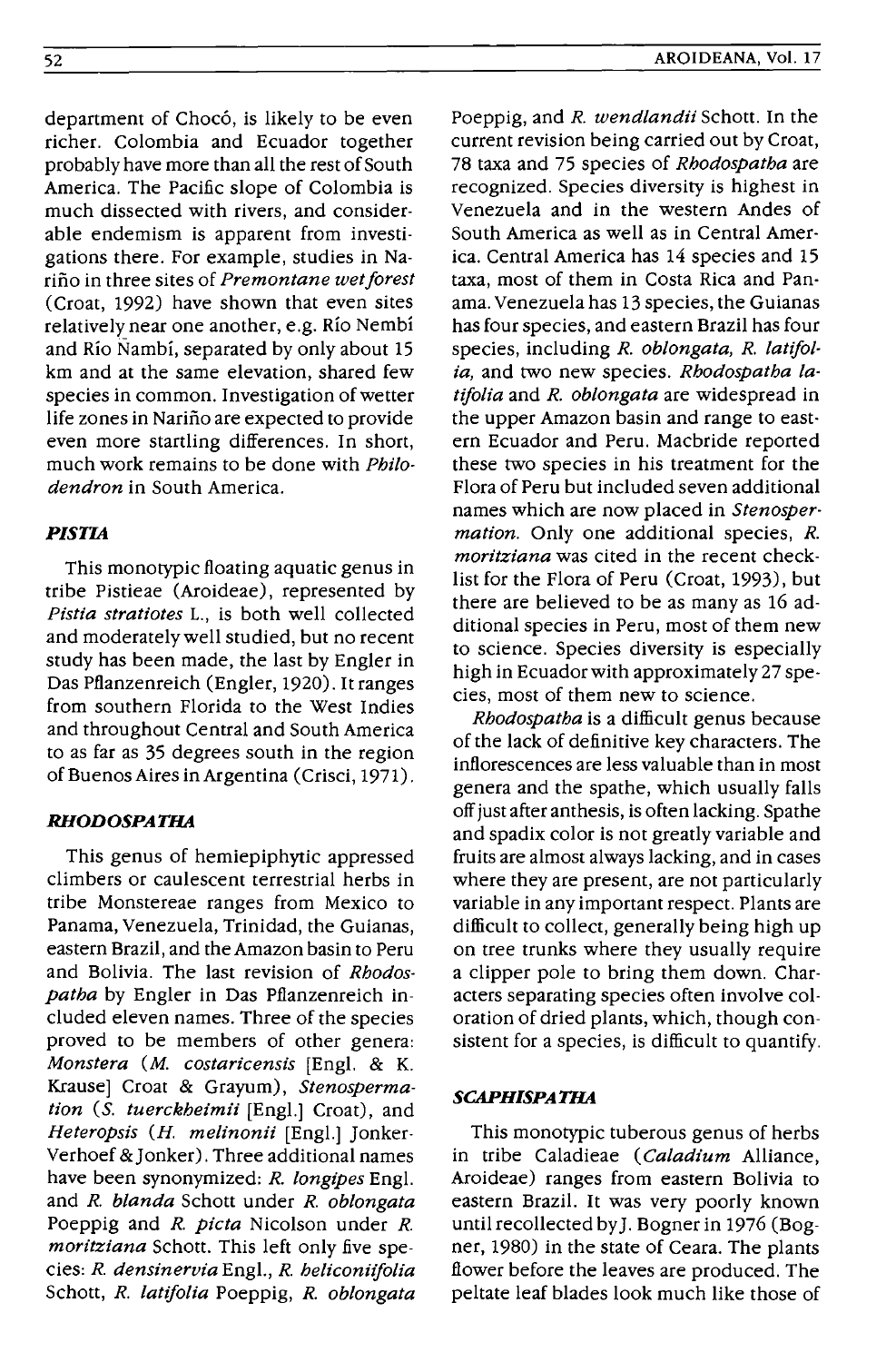the common *Caladium bicolor.* The only species, S. *gracilisBrongn.* ex Schott, poses no special taxonomic problem, but more collections are needed to determine geographic distribution.

## *SCHlSMATOGLOrnS*

The genus is primarily Old World, but two species occur in the Venezuelan Guianas, the lowlands of southern Venezuela, and in adjacent Suriname and the Amazon basin. *Schismatoglottis bolivarana*  Bunting & Steyermark is endemic to Venezuela, known from both Bolivar and Amazonas, whereas S. *spruceana* (Schott) Bunting, which includes two varieties, occurs in the same states but also in Brazil and Peru. Relatively few collections exist for S. *bolivarana. Schismatoglottis americana*  Jonk. & Jonk. occurs only in Suriname on Tafelberg.

*Schismatoglottis* is a member of tribe Schismatoglottideae of the *Schismatoglottis* Alliance in subfamily Aroideae.

#### *SPATHANTHBUM*

This tuberous-stemmed genus of two species is still poorly known. One of the species, S. *orbignyanum* Schott, is known only from northern Argentina, Bolivia, and Peru, ranging up to 2,400 m elevation. This species, once poorly collected, is now known from a number of well documented collections. *Spathantheum heterandrum*  (Baker) N. E. Br., is now considered to be a synonym of the former. The second species, S. *intermedium* Bogner is a distinct undescribed species from Peru. *Spathantheum* is a member of tribe Spathicarpeae in the Aroideae.

## *SPATHlCARPA*

This small group in tribe Spathicarpeae (with the same subfamilial placement as *Spathantheum)* consists of small herbs with tubers, rhizomes, or rhizomatous tubers occurring as understory herbs in humid or marshy forests, but also in dry forest (caatinga), where the vegetative parts may die back during the dry season (Croat, 1988a). This genus of five to seven species has had no serious revision since Engler's time, though two species were treated in the Flora of Paraguay (Croat, 1988b) and in the Flora de Argentina (Crisci, 1971).

*Spathicarpa* occurs in eastern Brazil (from Bahia south to Rio Grande do Sui) as well as Uruguay, Paraguay, Bolivia, and northeast Argentina. Along with *Mangonia*  and *Pistia,* it is one of the few aroid genera in Uruguay. One species, S. *hastijoliaHook.,*  occurs in Bolivia, Argentina, and Uruguay as well as in Paraguay and eastern Brazil, where it ranges from Minas Gerais to Rio Grande do Sul. *Spathicarpa lanceolata*  Engl. occurs in Paraguay and southern Brazil (Santa Catarina and Rio Grande do sui). The remaining species are all Brazilian and are more poorly known. *Spathicarpa burchelliana* Engl. occurs in Goias and Ceara and S. *gardneri* Schott in Ceara, Pernambuco, Piaui, and Goias in the northeast of Brazil, while S. *tweediana* Schott occurs in São Paulo State.

Engler (1920) treated S. *gardneri* as a variety of S. *sagittijolia,* whereas Mayo includes it as a distinct species. This genus is a highly variable one, especially in leaf size and shape. More collections need to be made of the last three species mentioned, and other species need to be brought into cultivation to determine the validity of the last taxonomic treatment.

#### *SPATHIPHYLLUM*

This genus of about 60 terrestrial or rupicolous species in the tribe Spathiphylleae (Monsteroideae) ranges from central Mexico to Trinidad, the Guianas, Brazil, and Peru primarily at lower elevations. Bunting's revision (1960) included 36 species, but many species have been subsequently collected during the past three decades. Baker & Burger (1976) revised the Costa Rican species and described two new taxa. Twenty-four species and two varieties occur in Central America (including several new species); eleven species and one subspecies occur in Venezuela; five in the Guianas; four in Brazil; and at least seven in Peru. There are relatively few species in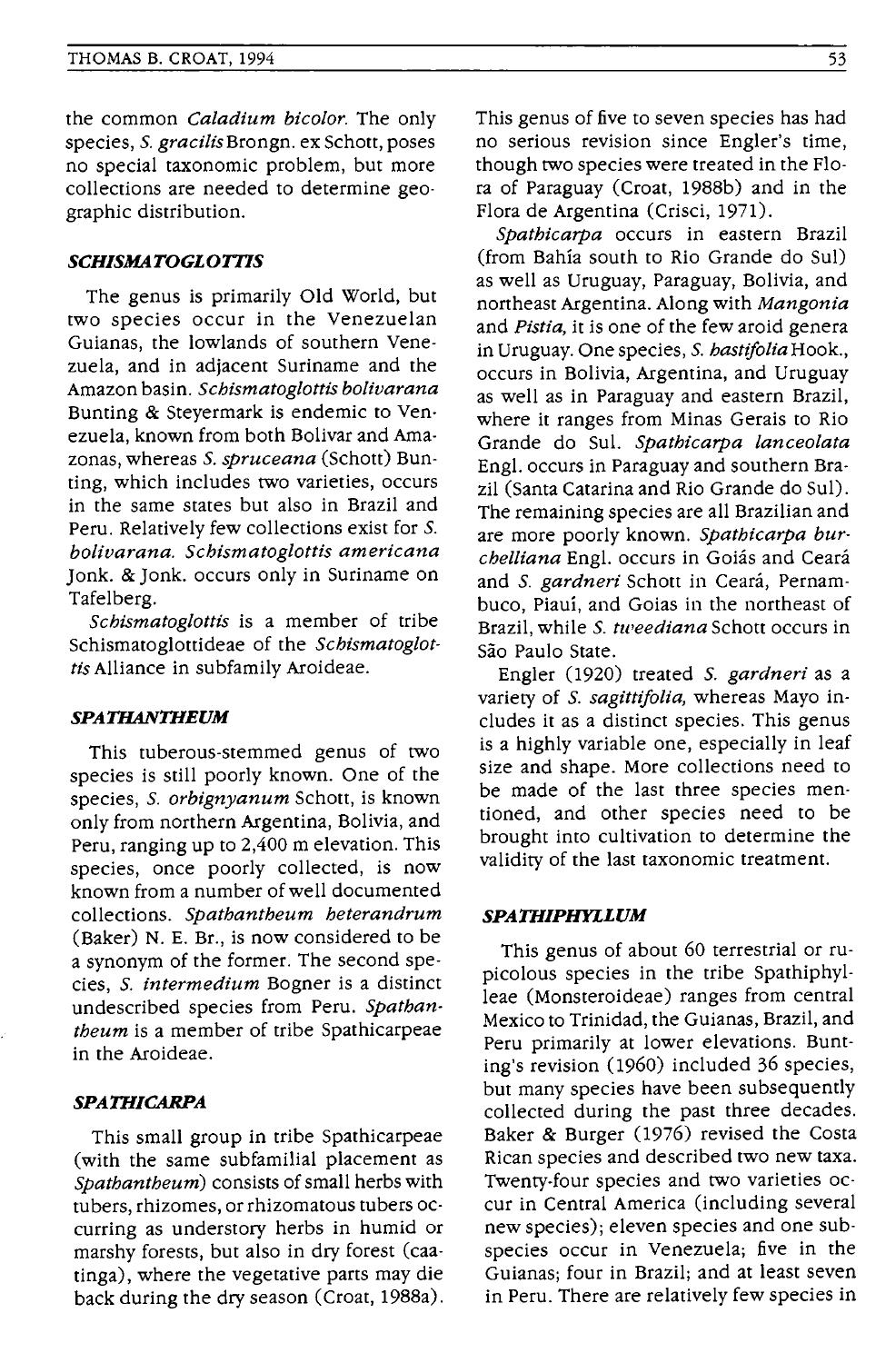the Amazon basin, but one widespread species, S. *cannifolium* (Dryander) Schott is the most common and widespread species in the genus ranging from Trinidad and the lowland Guianas to just south of the Amazon River in Brazil and west to Colombia and Peru as far south as Pasco Department. Curiously, it has not been found in Bolivia. While most *Spathiphyllum* species are understory herbs, some species, such as S. *friedrichsthalii* Schott, often occur in open marshy areas or along the banks of streams or lakes. Others, including S. *quindiuense*  Engl., are rheophytes, occurring along or in streams. Costa Rica and Panama probably constitute a center of diversity with 17 species, but Mexico is also diverse with six species. In South America, the Guiana region (including the Venezuelan Guyana) is a center of diversity with eight species occurring there (Bunting, 1960).

# *STENOSPERMATION*

A primarily epiphytic genus in tribe Monstereae (Monsteroideae) with approximately 60 species, the majority of which are new to science. The genus ranges from Guatemala to the Guianas, Brazil, and Peru, but it is known primarily from the Andes, especially in Colombia and Ecuador. Only ten species occur in Central America, nine of these in Panama (Gomez, 1983). Costa Rica has seven species, but few occur in Middle America. For example, there are only two species each in Guatemala and Nicaragua. Seven species occur in Venezuela, four species occur in the Guianas, and Mayo reports only two species for Brazil. Araceae listed in The Catalogue of the Flowering Plants and Gymnosperms of Peru (Croat, 1993) report nine species for Peru.

*Stenospermation* occurs primarily at middle elevations in areas of very *wet forest.* Relatively few species occur at lower elevations except in the wettest life zones. For example, in Colombia, the La Planada reserve in Narifio at 1,800 m has seven species, and Bajo Calima in Valle Department, located near sea level, has eight species, whereas in *Tropical moist forest* on Barro Colorado Island in Panama (Croat, 1978)

there is only one species, the widespread S. *angustifolium* Hemsley. Even in *Tropical wet forest* at the Jatun Sacha reserve on the Rio Napo there is only one species known. There are relatively few, mostly widespread, species in the lowland Amazon basin (surely fewer than five species). Next to *Dieffenbachia, Stenospermation* is probably the most difficult genus taxonomically and certainly one of the most poorly known of all aroid genera in the neotropics. The taxonomic difficulty is owing largely to the absence of pronounced differences between species. Whereas most genera of Araceae have valuable taxonomic characters in leaf venation, *Stenospermation* leaf blades offer little in the way of taxonomic value, mostly lacking differences in the midrib on either surface and usually lacking pronounced primary lateral veins altogether. Yet conventional sorting of specimens by texture, color, thickness, size, elevation, and lifezone clearly show that there are many species, judged by standards of speciation in other genera. However, because pronounced differences are lacking between the species, the construction of dichotomous keys is extremely difficult.

# *SYNANDROSPADIX*

The genus is a member of tribe Spathicarpeae in the *Dieffenbachia* Alliance of subfamily Aroideae. It is a monotypic, tuberous genus from northern Argentina, Bolivia, and Peru. *Synandrospadix vermitoxicus* (Griseb.) Engl. is well known and poses no taxonomic problems. It has been well described and illustrated by Crisci (1971) in the Flora Argentina. It is in cultivation in the Miami area as well as at the Munich Botanical Garden, the Missouri Botanical Garden, and elsewhere.

## *SYNGONIUM*

*Syngonium,* of tribe Caladieae in the *Caladium* Alliance of Aroideae, is a genus of hemiepiphytic, appressed climbers and vines. The genus, recently revised (Croat, 1981), has an estimated 36 species. The center of diversity for *Syngonium* is in Cos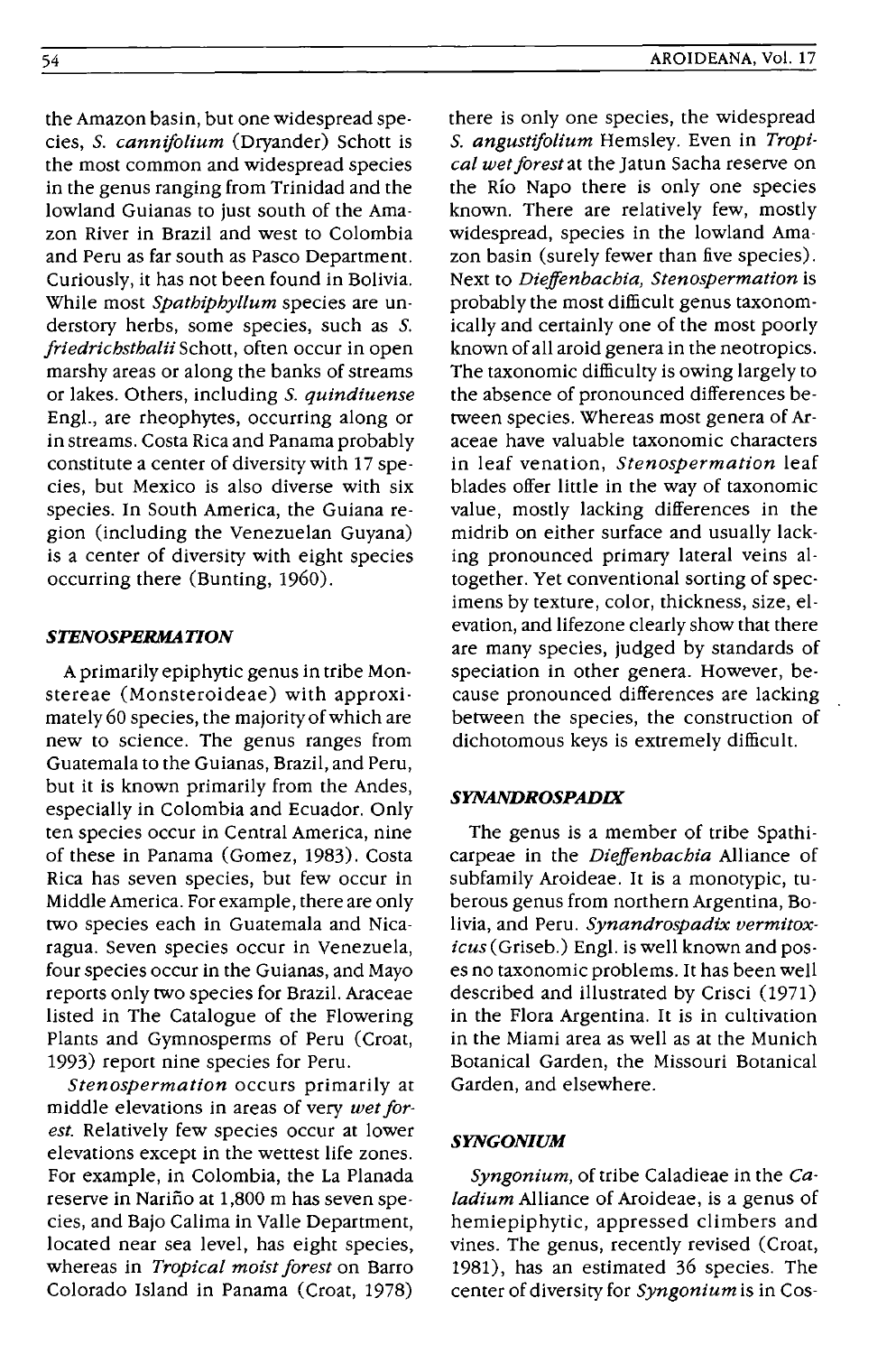ta Rica and Panama which together have a total of 17 species. Costa Rica has 14 species, including four undescribed species, while Panama has 11 species. Mexico is a secondary center of diversity with eight species. Only three species from Central America, S. *angustatum* Schott, S. *macrophyllum* Engl., and S. *podophyllum* Schott, are very wide-ranging, with all others endemic to either Mexico or to Costa Rica and Panama. *Syngonium podophyllum* is particularlywide-ranging, from Mexico to Brazil.

The West Indies have but a single species, S. *auritum* L. Relatively few species of *Syngonium* occur in South America, though several collections made in recent years probably represent additional new species. Eleven species are endemic to South America with four of them occurring in Peru; S. *gentryanum* Croat, S. *hastifolium* Engl., S. *podopbyllum* Schott, and S. *yurimaguense* Engl.

*Syngonium* is divided into four sections, all of which occur in Central America. The sections include section *Syngonium,* with pedate leaves, the largest and most widespread section occurring throughout the range ofthe genus; section *Cordatum,* with simple cordate blades, ranging from Mexico to Brazil; section *Oblongatum,* with simple, oblong blades, from Costa Rica and Panama; and section *Pinnatilobum,* with pinnately lobed blades, known only from Mexico and Guatemala (Croat & Bogner, 1987). *Syngonium* exhibits pronounced heterophily (Ray, 1981, 1986, 1987) and each growth phase from juvenile to preadult to adult plants must be collected for proper study.

## *TACCARUM*

*Taccarum* is a tuberous-stemmed genus of five species in tribe Spathicarpeae *(Die! jenbachia* Alliance of Aroideae) restricted to temperate South America in Southern Brazil, Bolivia, Paraguay, and Argentina. It grows in damp soil in the understory or along roadsides in humid to seasonally dry areas. The genus is recognized by its tuberous stem, highly divided leaf and stipitate male flowers. Two species, T. peregrinum (Schott) Engl. and *T. weddellian* $um$  Brongn. ex. Schott, occur in Paraguay (Croat, 1988a). The former also occurs in southern Brazil and in northern Argentina. *Taccarum weddellianum* is the most widespread species in the genus, ranging to Bolivia, Peru, and Brazil (Acre and Matto Grosso). Several other species occur in Bolivia, including T. cardenasianum Bogner and T. caudatum Rusby. Taccarum war*mingii* Engl. occurs in southern Brazil in São Paulo State.

Only *Taccarum weddellianum* is very well known (Croat, 1985c). It is in cultivation at the Missouri Botanical Garden and elsewhere.

#### *ULEARUM*

The genus, in tribe Zomicarpeae of the *Caladium* Alliance in Aroideae, is a genus of understory rhizomatous herbs from "terra firme" forest in the upper Amazon basin of western Brazil and Peru. Engler described *Ulearum sagittatum* from an Ule collection (6323) from Pongo de Cainarche (now called Shanusi) in San Martin department of Peru. Josef Bogner recently acquired material of the genus from Brazil. It had been collected by Jacques Jangoux along the Rio Jurua Miry in the state of Acre. This was another collecting locality of Ule and it is not distant from the Peruvian border. Bogner has recognized a new variety, *U. sagittatum var. viridispadix*, from this material in Acre. Both varieties are in cultivation at the Munich Botanical Garden.

A collection described by Madison (1980) as *Ulearum recondita* Madison has proven to represent a new genus, *Bognera.* 

## **UROSPATHA**

The genus (of tribe Lasieae subfamily Lasioideae) consists of fewer than ten species of rhizomatous herbs occurring in swampy areas or along streams or lakes at low elevations, mostly in open habitats including wet places in savannas. In Central America there is but a single species, *U grandis*  Schott, occurring in swamps very near the Caribbean coast. Another species, *U. sag-*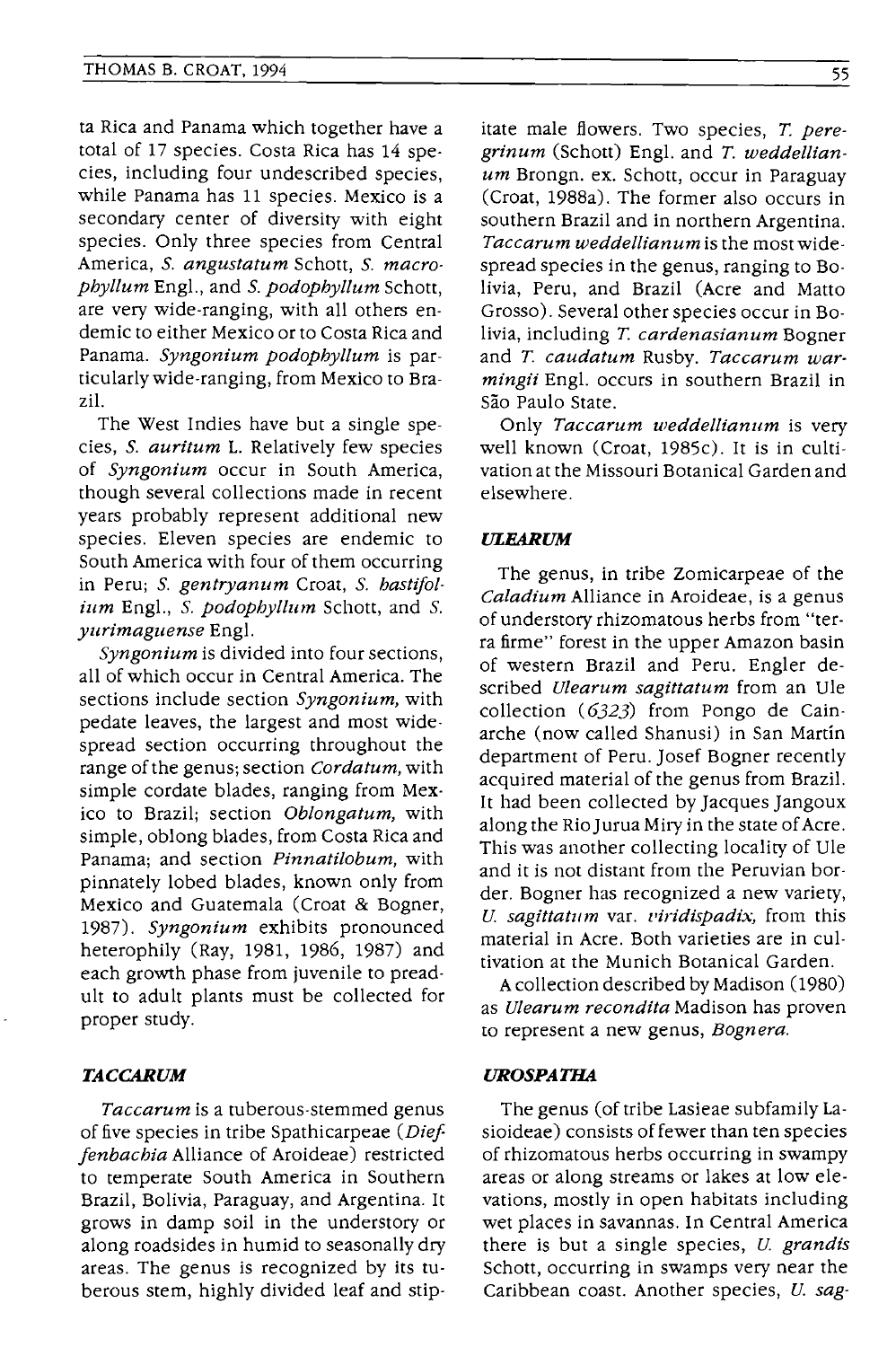*ittifolia* (Rudge) Schott, is widespread in the Amazon basin. Engler treated 12 species, based mostly on leaf shape, but blade shape is immensely variable in the well known species, and a reevaluation of the remaining species must be made. Jonker· Verhoef & Jonker (1953) have already reduced three species, namely *U. decipiens*  Schott, *U. dubia* Schott, and *U. hostmanii*  Schott under *u. sagittifolia* (Rudge) Schott, and in Central America *U. tonduzii* Engl. is a synonym of *u. grandis* Schott (previously *U. friedrichsthalii* Schott). The type of the latter name has proven to be a member of the genus *Sagittaria* in the Alismataceae (Hay, 1992). In addition, considering the high degree of variability in the genus, it is possible that the Central American species is synonymous with the widespread *U. sagittifolia.* Perhaps the total number of species will be even further reduced.

According to Hay (1992) the recently described genus *Urospathella* Bunting (Bunting, 1988a), based on a plant originally described as *Cyrtosperma wurdackii* Bunting, is a synonym of *Urospatha.* Hay (1988) transferred the species to *Urospatha* as *U. wurdackii* (Bunting) Hay.

## **XANTHOSOMA**

This genus (tribe Caladieae of subfamily Aroideae) of approximately 45 species ranges from Mexico to the West Indies, Trinidad, the Guianas, and Argentina. As many as 12 species occur in Central America, and four in the West Indies. Twenty species are known from Venezuela, perhaps owing as much to the more than twenty years of activity by G. S. Bunting in Venezuela than to real differences in the distribution of *Xanthosoma.* Two native species occur in Trinidad; nine species in the Guianas; ten in Brazil; two in Paraguay; and ten in Peru (Croat, 1993). Only a few species usually occur at a typical site, and lowland and upland sites tend to have about the same number of species. For example, at study sites in Colombia, three species occur at La Planada in Narino in *Premon-*

*tane wet forest* at 1,800 m and two species occur at Bajo Calima in Valle Department in *Premontane pluvial forest* at near sea level. Three species occur at Jatun Sacha along the upper Rio Napo in a *Tropical wet forest* life zone, four species occur in *Tropical wet forest* at La Selva in Heredia Province of Costa Rica (Croat & Grayum, ined.), and two native species occur in *Tropical moist forest* on Barro Colorado Island in Panama (Croat, 1978).

*Xanthosoma* ranges through a wide variety of life zones from *Tropical moist forest*  to *Tropical forest* and from sea level to at least 2,200 meters. It may occur in the forest understory, along the edges of roads and streams, or in open swampy areas. In seasonally dry areas the stems are tuberous, usually depressed-globose with roots around the upper periphery, or in wetter areas it may be caulescent or even arborescent with trunks to 4 m tall. Like many other genera, the leaf blades range from simple to compound. *Xanthosoma* remains one of the more poorly understood genera in the neotropics. This is not so much owing to real differences in distinguishing species as it is to the poor preservation of most specimens and the fact that such a large percentage of the species described were derived from cultivated collections of unknown origin. The plants are sometimes very large with very fleshy and juicy parts, especially the petioles, though the leaves are usually membranaceous. This makes drying the plants difficult. Blades, when folded, often stick together and cannot be unfolded. It is imperative that collections be properly cut into sections or folded in such a manner that they can be studied after they are dried.

*Xanthosoma* is being revised by Sue Thompson at the Carnegie Museum of Natural History (CM). While no specimens have been available for study, a review of the type photo collection at the Missouri Botanical Garden indicates that there are perhaps names that should be synonymized. However, it is difficult to predict any specific numbers. Certainly the genus needs to be extensively collected with detailed notes and photographs throughout its range, ex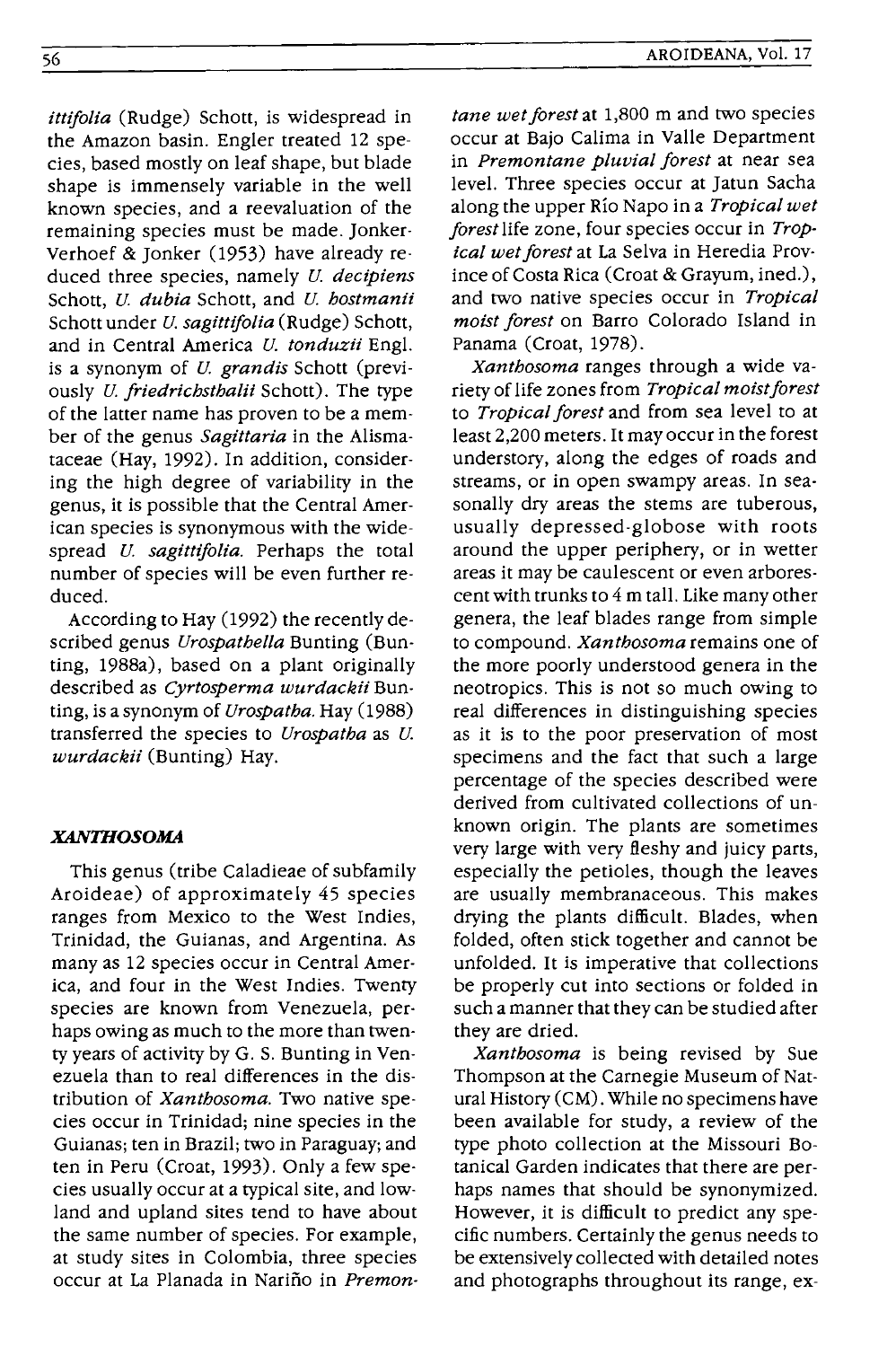cept for some of the widespread weedier species.

## *ZOMICARPA*

*Zomicarpa* is a member of tribe Zomicarpeae in the *Caladium* Alliance of tribe Aroideae. It is a genus of terrestrial, tuberous herbs comprised of three species from eastern Brazil (Ceará to Pernambuco and Bahía). Engler (1920) reported all three from a single locality, near Ilheos in Bahia with *Z. pythonium* (BI.) Schott also occurring elsewhere in Bahia at Almada. Until recently two of the three species, *Z. steigeriana* Schott and *Z. riedeliana* Schott, were known only from Ilheos until J. Bogner collected *Z. riedeliana* in the state of Ceará. The characteristics separating the species do not appear to be strong ones, and the populations should be recollected to determine the validity of the species, since it is curious that three species of a rare genus should be so narrowly circumscribed geographically. *Zomicarpa steigeriana* keys out as having trisect leaves, whereas the other two have pedatisect leaves with either five or seven lobes. Considering the variation in leaf morphology of other genera, the characteristics separating these three species may not hold up. Bogner (pers. comm.) reports that in Ceara, the plants are only evident during the rainy season and are dormant during the dry season.

### *ZOMICARPELLA*

This genus is a member of tribe Zomicarpeae in the *Caladium* Alliance of Aroideae. It consists of two species with creeping rhizomatous stems and is endemic to the upper Amazon region in western Brazil (and no doubt adjacent Peru). The genus was considered to be monotypic until recently, when]. Bogner collected a new species, *Z. amazonica,* in loamy soil in "terra firme" forest along the Rio Javari in western Brazil. It is in cultivation at the Munich Botanical Garden. The same species was collected by Murça Pires at Benjamin Constant in 1943, but remained unidentified until recently. *Zomicarpella maculata* N.

E. Br. was described from Colombia based on a Linden collection without exact locality. The latter should be recollected.

#### **LITERATURE CITED**

- Baker, R. A. & W. C. Burger. 1976. Key and commentary on the species of *Spathiphyllum* (Araceae) in Costa Rica, including S. *silvicola,* sp. nov. *Phylologia*  33(7):447-453.
- Bogner, J. 1969. A propos du jenera *Andromycia* A. Rich. (Aracees). *Adansonia* Ser. 2, 9(1):125-130.
- ---. 1973. Otra especie de *Mangonia*  (Araceae) del Uruguay. *Darwiniana*  18(1/2):70-79.
- ---. 1977. *jasarum steyermarkiiBun-*
- ting (Araceae). *Aqua Planta 2/3:4-7.*
- ---. 1980. The genus *Scaphispatha*  Brongn. ex Schott. *Aroideana 3:4-12.*
- ---. 1984. Das Pflanzenportrait: *jasarum steyermarkiiBunting. Aqua Planta 4-84:15-16.*
- ---. 1985. *jasarum steyermarkiiBun*ting, an aquatic aroid from Guyana highland. *Aroideana 8:55-63.*
- Bogner, J., S. J. Mayo & P. Boyce. 1994. *The Genera of the Araceae.* Royal Botanic Garden, Kew (in prep.)
- Bogner, J. & D. H. Nicolson. 1988. Revision of the South American genus *Gorgonidium* Schott (Araceae) *Spathicarpeae. Bot.jahrb. Syst. 109(4):529-554.*
- -. 1991. A revised classification of Araceae with dichotomous keys. *Wi/ldenowia 21:35-50.*
- Bunting, G. S. 1960. A revision of *Spathiphyllum* (Araceae). *Mem. N. Y. Bot. Gard. 10:1-53.* 
	- $-$ . 1965. Commentary on Mexican Araceae. *Gentes Herb. 9:289-382.*
- -. 1975. Nuevas especies para la revision de las Araceas Venezolanas. *Acta. Bot. Yen. 10:263-335.*
- -. 1979. Sinopsis de las Araceae de Venezuela. *Rev. Fac. Agron.* (Maracay). 10(1-4):139-290.
- -. 1986. New taxa of Venezuelan Araceae. *Phytologia 60:293-344.*
- -. 1988. New taxa of Venezuelan Araceae II. Phytologia 64:459-486.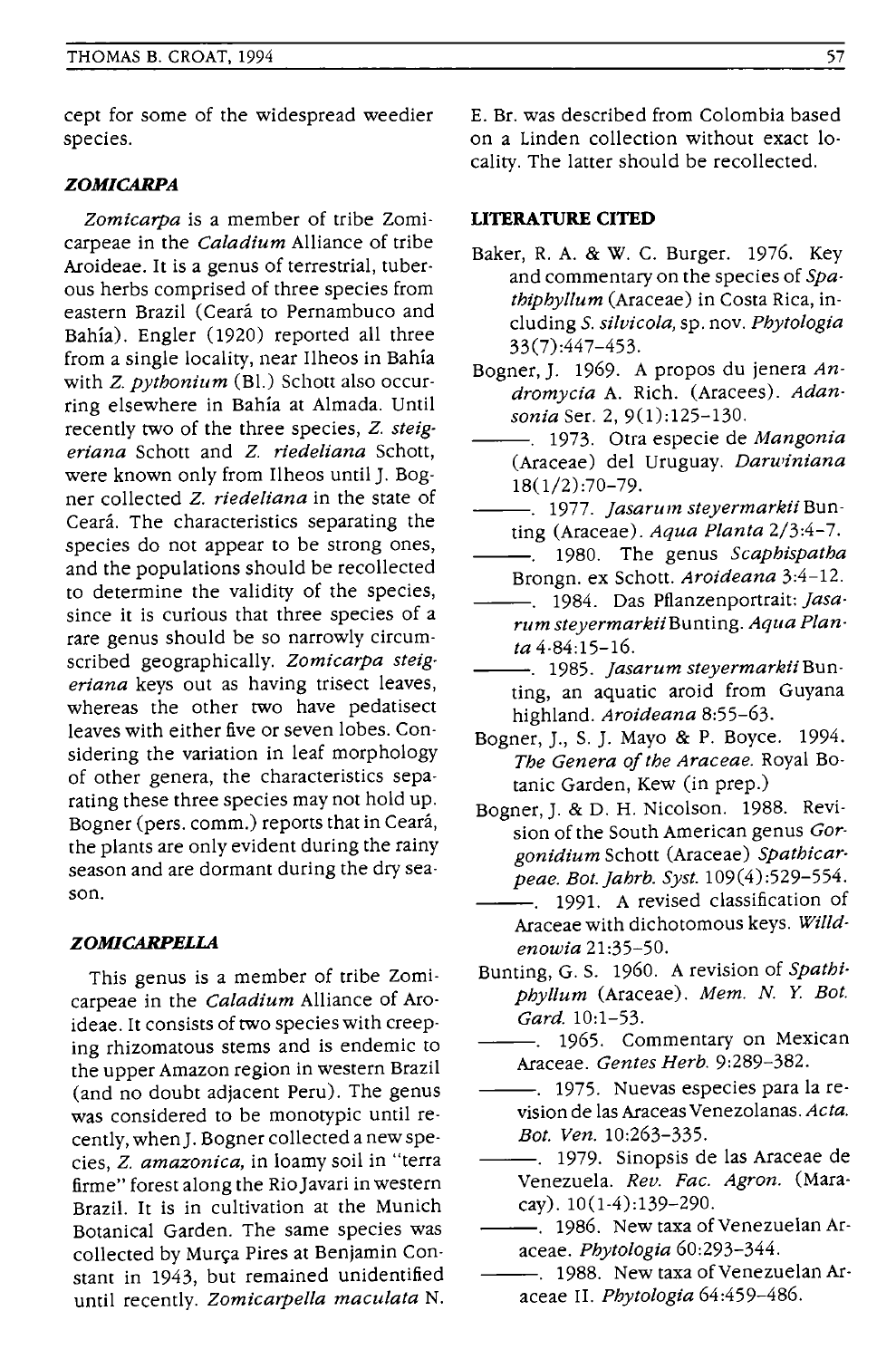- ---. 1988a. *Urospathella,* a new genus of Venezuelan Araceae. *Phytologia 65:*  139-141.
	- ---. 1989. Notes on Araceae. *Ann. Mis· souri Bot. Gard. 76:917-919.*
- ---. (In press). Araceae. *In].* Steyermark, P. Berry & B. Holst (eds.), *Flora o/Venezuelan Guyana.* Timber Press, Portland, OR.
- Crisci, J. V. 1971. Flora Argentina: Araceae. *Revista del Museo de la Plata*  (Nueva Serie) 11:193-284.
- Croat, T. B. 1978. *Flora o/Barro Colorado Island (Panama Canal Zone).* Stanford University Press, Stanford, CA.
- -. 1979. The distribution of Araceae. *In* K. Larsen & L. B. Holm-Nielsen (eds.), *Tropical Botany,* 291-308. Academic Press, London.
	- 1981 (1982). A revision of *Syngonium* (Araceae). *Ann. Missouri Bot. Gard.68:565-651.*
- ---. 1983. A Revision of *Anthurium*  (Araceae) for Mexico and Central America. Part 1. Mexico and Middle America. *Ann. Missouri Bot. Gard. 70:*  211-240.
- -. 1985a. The large monocots of Panama. *In* W. G. D'Arcy & M. D. Correa (eds.), *NaturaIHistoryo/Panama.*  Missouri Botanical Garden, St. Louis, MO.
- ---. 1985b. A new collection of the rare *Alloschemone* (Poepp.) Engl. & K. Krause. *Aroideana 8:80-82.* 
	- ---. 1985c. Aroid Profile No. 10. *Taccarum weddellianum. Aroideana 8:*  94-95.<br>—-. 1986a. A revision of *Anthurium*
- (Araceae) of Mexico and Central America. Part 2. Panama. *Monogr. Syst. Bot. Missouri Bot. Gard. 14:1-205.*
- 1986b. The distribution of *Anthurium* (Araceae) in Mexico, Middle America and Panama. *Selbyana 9:94-* 99.
	- --. 1988. Ecology and lifeforms of Araceae. *Aroideana 11(3-4):4-55.*
- 1989. Important collections of New World Araceae. *Taxon 37:43-55.*  -. 1990. A comparison of aroid clas
	- sification systems. *Aroideana 13:44-63.*
- 1991. A revision of *Anthurium*  sect. *Pachyneurium* (Araceae). *Ann. Missouri Bot. Gard.78:539-855.*
- --. 1992. Species diversity of Araceae in Colombia: a preliminary survey. *Ann. Missouri Bot. Gard. 79:17-28.*
- --. 1993. Araceae. *In* L. Brako &]. Zarucchi (eds.), Catalogue of the flowering plants and Gymnosperms of Peru, *71-82. Monogr. Syst. Missouri Bot. Gard.45.*
- --. 1994. Floristic comparison of six Ecuadorian Florulas. *In* S. P. Churchill, H. Balslev, & J. Luteyn (eds.), *Neotropical Montane Forests: Biodiversity and Conservation.* New York Botanical Garden.
- Croat, T. B. & R. A. Baker. 1978. Studies in Araceae II, *Anthurium* sect. *Polyphyllium. Selbyana 2:230-238.*
- Croat, T. B. &J. Bogner. 1987. Aroid profile 11: *Syngonium steyermarkii* Croat. *Aroideana 10:20-22.*
- Croat, T. B. & N. Lambert. 1986. The Araceae of Venezuela. *Aroideana* 9(1.4): 3-213.
- Croat, T. B. & D. Mount. 1988a. Araceae. *In* R. Spichiger & ]. M. Mascherpa (eds.), *Flora* 0/ *Paraguay,* 7-46. Conservatoire et Jardin Botanique, Geneva and Missouri Botanical Garden. Imprimeries Populaires, Geneve.
- ---. 1988b. *Araceae.ln* R. Spichiger & J. M. Mascherpa (eds.), *Flora del Paraguay.* Conservatoire et Jardin Botanique. Geneva & Missouri Bot. Gard. Pp.7-46.
- Croat, T. B. & R. S. Sheffer. 1983. The sectional groupings of *Anthurium* (Araceae). *Aroideana 6:85-123.*
- Engler, A. 1905. Pothoideae.  $In A.$  Engler (ed.), *Das Pjlanzenreich* IV. 23B (Heft 21), 1-330.
- --. 1911. Lasioideae. *In* A. Engler (ed.), *Das Pjlanzenreich* IV. 23B(Heft 21), 1-130.
- --. 1915. Anubiadae, Aglaonemateae, Dieffenbachieae, Zantedeschieae, Typhonodoreae, Peltandreae. *In* A. Engler (ed.), *Das Pjlanzenreich*  IV. 23Dc(Heft 64), 1-78.
	- --. 1920. Aroideae-Pistioideae. *In* A.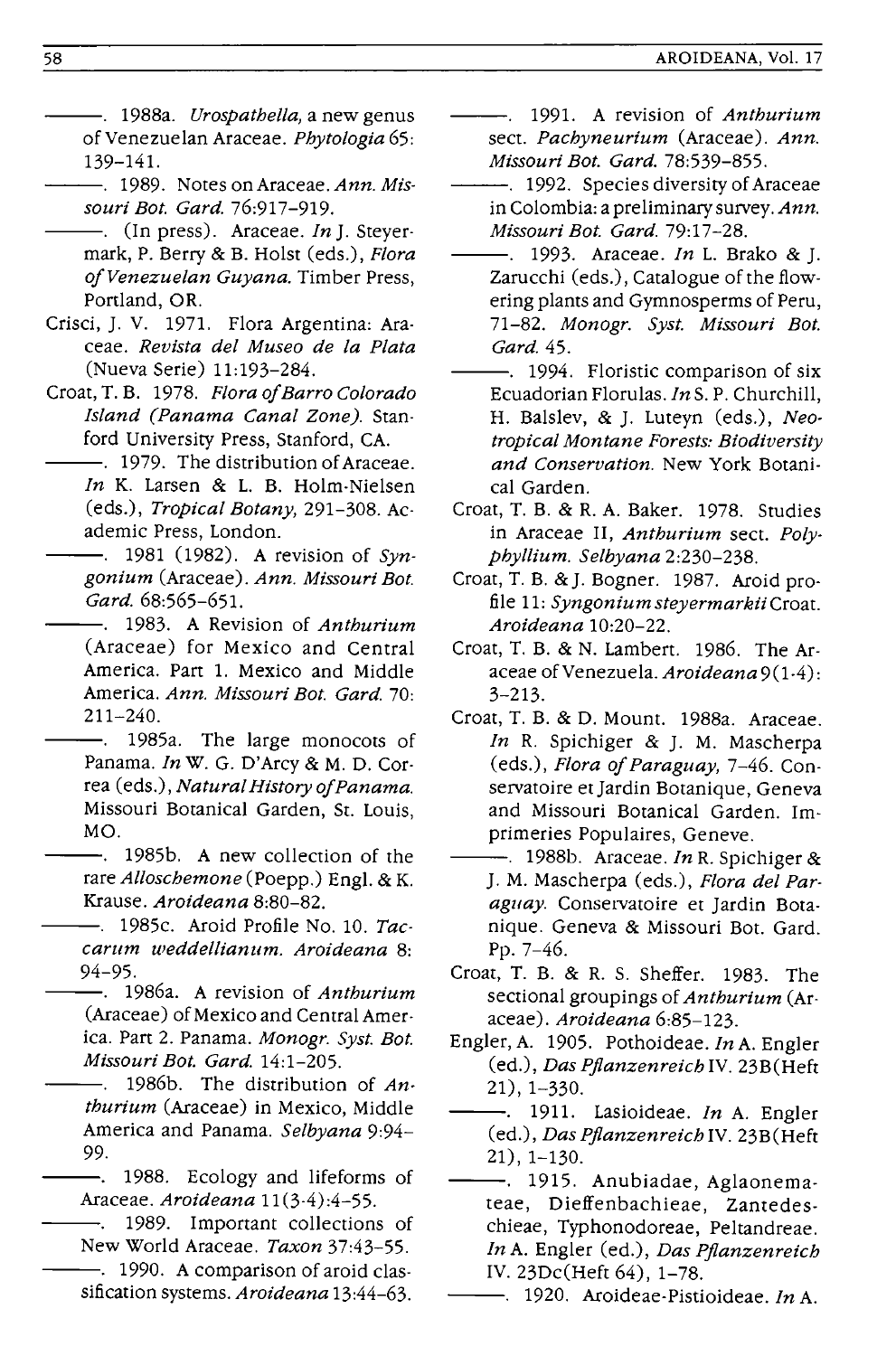Engler (ed.), *Das Pjlanzenreich* IV. 23F(Heft 73), 1-274.

- French, J. C., M. Chung & Y. Hur. cpDNA phylogeny of Ariflorae. *In* P. Rudall et al. (eds.), *Monocotyledons: Classifica· tion and Evolution.* Royal Botanic Gar· dens, Kew. (In press).
- Gomez, A. 1983. A revision of *Stenospermation* (Araceae) in Central America. Masters Thesis, St. Louis University, St. Louis, MO.
- Grayum, M. H. 1984. Palynology and phenology of the Araceae. Ph.D. Dissertation, University of Massachusetts, Amherst.
- 1986. New taxa of *Caladium,*   $\overline{a}$ *Chlorospatha,* and *Xanthosoma* (Araceae: Colocasioideae) from southern Central America and northwestern Colombia. *Ann. Missouri Bot. Gard. 73:*  462-474.
- --. 1990. Evolution and phylogeny of Araceae. *Ann. Missouri Bot. Gard. 77:*  628-677.
- --. 1991. *Chlorospatha kressii* (Araceae) , a new compound-leaved species from Chocó Department, Colombia. *Novon 1:12-14.*
- Hay, A. 1988. *Cyrtosperma* (Araceae) and its Old World allies. *Blumea 33:427-* 469.
- --. 1992. Tribal and subtribal delimitation and circumscription of the genera of Araceae tribe Lasieae. *Ann. Missouri Bot. Gard. 79:184-205.*
- Hotta, M. 1970. A system of the family Araceae in Japan and adjacent areas. *I. Mem. Fac. Sci. Kyoto Imp. Univ. Ser. Bio!. 4:72-96.*
- Jonker-Verhoef, A. M. E. & F. P. Jonker. 1953. Araceae. *In* A. A. Pulle &J. Lanjouw (eds.), *Flora of Suriname*, *Vol. I*, *Part* 2, 1-80, 380-412. Royal Tropical Institute, Amsterdam.
- Macbride,J. F. 1936. Araceae in The Flora of Peru. *Field Mus. Nat. Hist., Bot. Ser.*  15:431-434.
- Madison, M. 1976. *Alloschemone* and *Scindapsus* (Araceae). S *elbyana* 1: 325- 327.
	- ---. 1977. A revision of *Monstera* (Ar-

aceae). *Contr. Gray Herb. Harvard Univ. 207:3-100.* 

- ---. 1978. The species of the *Anthuriumwith* palmately divided leaves. *Selbyana 2:239-282.*
- ---. 1980. A new species of *Ulearum*  from Brazil. *Aroideana 3:101-102.*
- --. 1981. Notes of *Caladium* (Araceae) and its allies. *Selbyana 5:342-* 377.
- Matuda, E. 1954. Las Araceas Mexicanas. *Inst. Biol. Mexico 25:176.*
- Mayo, S. J. 1990. History and infrageneric nomenclature of *Philodendron* (Araceae). *Kew Bull. 45(1):37-71.*
- ---. 1991. A revision of *Philodendron*  subgenus *Meconostigma* (Araceae). *Kew Bull. 46(4):601-681.*
- Mayo, S.J.,]. Bogner, & P. C. Boyce. 1994. A new cladistic classification of the Araceae. *Kew Bull.* (In press).
- -. (In prep.) The Genera of Ara*ceae.* with contributions from J. C. French and R. Hegnauer: illustrations by Elenolr Catherine), Royal Botanic Garden, Kew.
- Nicolson, D. 1983. Sodiro's publications on Araceae. *Huntia 5(1):3-15.*
- Ray, T. S. 1981. Growth and heterophylly in an herbaceous vine, *Syngonium*  (Araceae). Ph.D. Dissertation, Harvard University, Boston, MA.
- ---. 1986. Growth correlations with the segment in the Araceae. *Amer.* ]. *Bot.*  73:993-1001.
	- --. 1987. Cyclic heterophylly in *Syngonium* (Araceae). *Amer.]. Bot. 74:16-* 26.
- Reitz, D. R. 1957. *Araceas catarinenses. Sellowia 8:20-70.*
- Renner, S. 5., H. Balslev & L. B. Holm-Nielsen. 1990. Flowering plants of Amazonian Ecuador, a checklist. AAU *Reports 24:54-58.*
- Schott, H. c. 1860. Prodromus Systematis Aroidearum. Vindobonae.
- Sodiro, L. 1900. Anturia Ecuadorensia Nova. *Rev. Chilena Hist. Nat. 4(6):77-* 82.
- ---. 1901a. Anturios Ecuatorianos: diagnoses previas. Anales Univ. Centr. *Ecuador 15(108):1-18.*